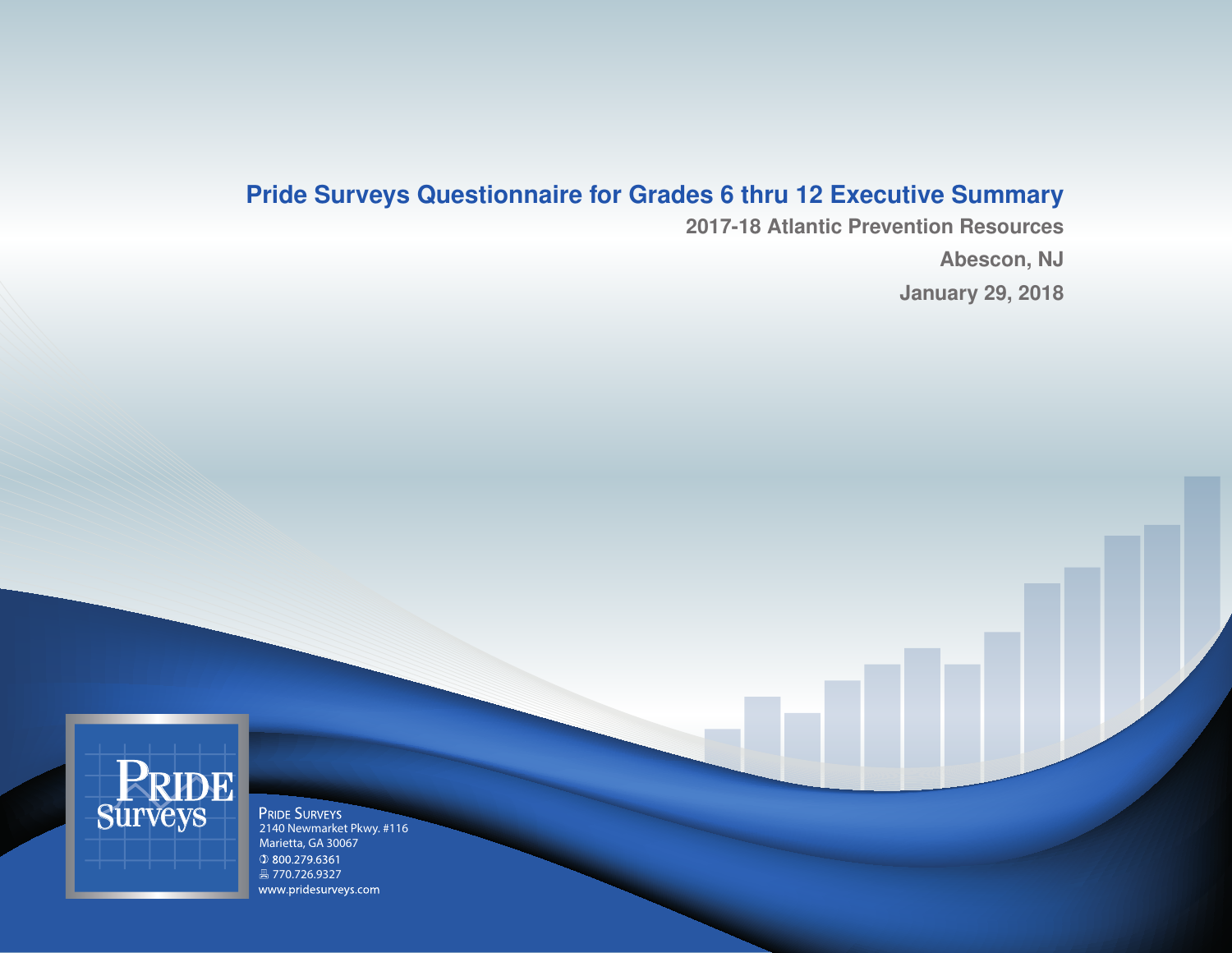### **Contents**

| 1              | <b>Introduction</b>                         | 3  |
|----------------|---------------------------------------------|----|
| $\overline{2}$ | <b>Demographics</b>                         | 4  |
| 3              | <b>Past 30 Day Drug Use</b>                 | 4  |
| 4              | <b>Students' Perception of Risk</b>         | 6  |
| 5              | <b>Students' Perception of Disapproval</b>  | 8  |
| 6              | <b>Age of First Use</b>                     | 12 |
| 7              | <b>Students' Perception of Availability</b> | 13 |
| 8              | <b>Violence Indicators</b>                  | 15 |
| 9              | <b>Where Students Use</b>                   | 16 |
|                | <b>10 When Students Use</b>                 | 21 |
|                | <b>11 School Safety</b>                     | 26 |
|                | <b>12 Risk and Protective Factors</b>       | 27 |
|                | <b>13 The Pride Surveys Questionnaire</b>   | 34 |
|                | <b>14 Why Schools Use Pride Surveys</b>     | 34 |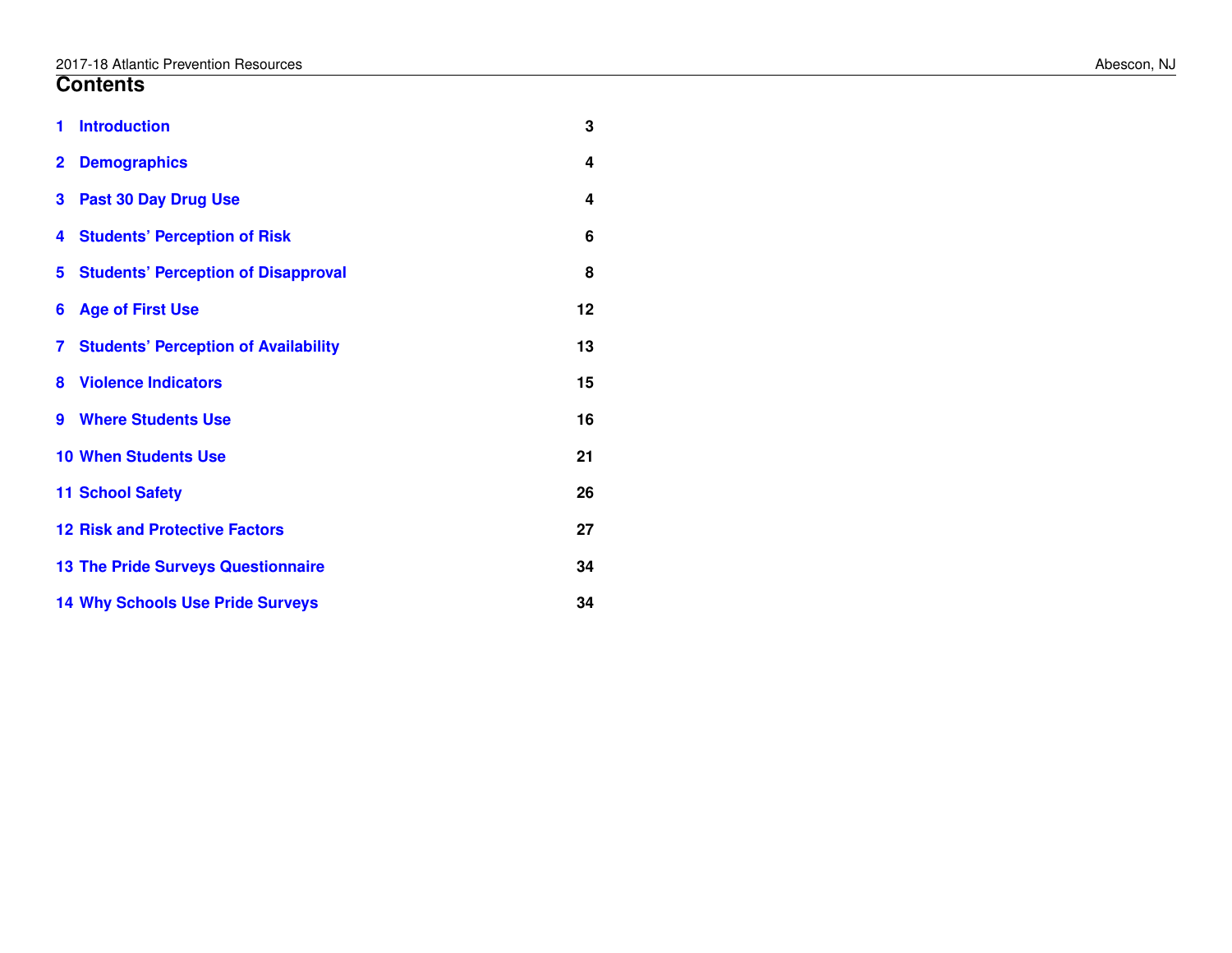The topics highlighted in this executive summary include: student behaviors related to drug use; student perceptions about drug use; student mental and physical health; vehicle safety; school climate; family life; and risk and protective factors. Remember that this summary is an overview of your survey results; the full report is on your disk.

**Navigating the Report.** The PDF version of this report contains several navigation features. The Table of Contents contains active links to each of the sections of the report. In addition, some pages have navigation buttons that will allow the reader to return to Table of Contents or go to a related topic.

If you have questions about this report or would like to obtain more information on other survey products from Pride Surveys / International Survey Associates, please contact us:

International Survey Associates, LLC d/b/a Pride Surveys Jay Gleaton, CEO 2140 Newmarket Pkwy SE Suite 116 Marietta, GA 30067 1-800-279-6361 1-770-726-9327 E-Mail: [info@pridesurveys.com](mailto:info@pridesurveys.com) Web Site: [www.pridesurveys.com](http://www.pridesurveys.com)

#### <span id="page-2-0"></span>**1 Introduction**

This executive summary report presents a summary of results gathered from the administration of the Pride Surveys Questionnaire to students at your school(s). The report features data displayed as figures and tables for topic areas of most interest for school systems and community coalitions.

Comprehensive results of the survey responses are available in the full report found on your data disk. Both reports are designed to assist you in meeting federal and state requirements for assessment and evaluation of student behaviors and perceptions on topics that affect student achievement and wellbeing. The results of your survey can also help to inform decisions at all levels – classroom, district and state.

Most of the data are reported in tables that display number of responses and percentage of respondents. The survey allows students to skip over questions that are not applicable to them or that they did not wish to answer. In those cases, the number of responses to any one question may vary from the total number of student respondents. Also, to protect confidentiality, data for items with fewer than 10 responses are not reported.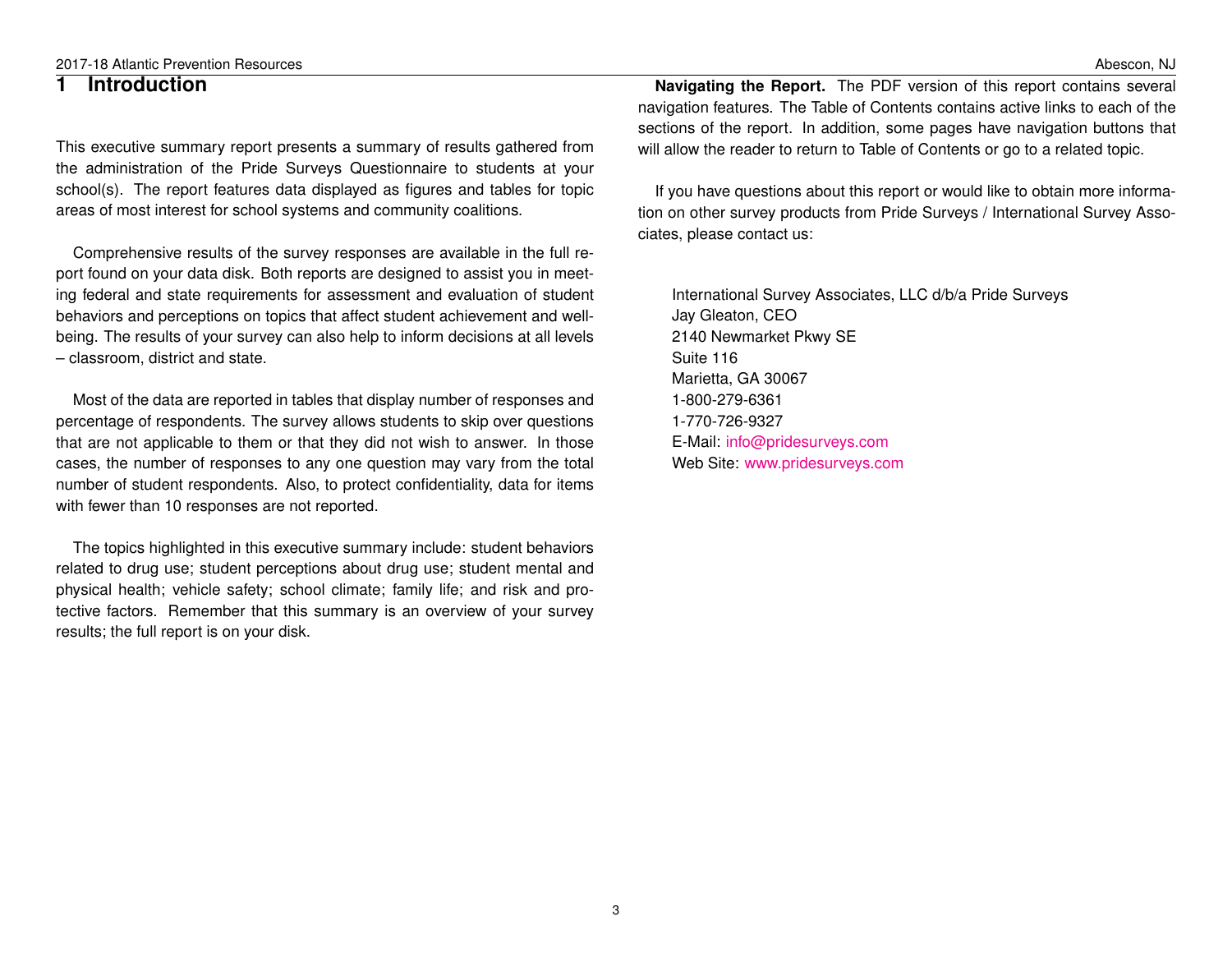### <span id="page-3-0"></span>**2 Demographics**

Total number of students surveyed: **726**

• Number of 8th grade students surveyed: **726 (100.0%)**

Breakdown by sex - it is possible for the sum of the numbers by sex to be less than the overall total since not all students will answer the sex question.

• Number of Male students surveyed: **292 (42.9%)**

• Number of Female students surveyed: **389 (57.1%)**

### <span id="page-3-1"></span>**3 Past 30 Day Drug Use**

**NOTE:** For tables, *N of Valid* is the number of students who answered the question and *N of Missing* is the number of students who did not answer the question.

|         |       |      | Table 1: Past 30 Day Use - Cigarettes |  |
|---------|-------|------|---------------------------------------|--|
| Grade   | N of  | N of | 30 Day                                |  |
| Level   | Valid | Miss | Use                                   |  |
| 8th     | 722   |      | 0.6                                   |  |
| $6 - 8$ | 722   |      | 0.6                                   |  |
| Total   | 722   |      | 0.6                                   |  |

|  |  |  | Table 2: Past 30 Day Use - Alcohol |
|--|--|--|------------------------------------|
|--|--|--|------------------------------------|

| Grade   | N of  | N of | 30 Day |
|---------|-------|------|--------|
| Level   | Valid | Miss | Use    |
| 8th     | 717   | g    | 3.3    |
| $6 - 8$ | 717   | 9    | 3.3    |
| Total   | 717   | g    | 3.3    |

#### Table 3: Past 30 Day Use – **Marijuana**

| Grade   | N of  | N of | 30 Day |
|---------|-------|------|--------|
| Level   | Valid | Miss | Use    |
| 8th     | 719   |      | 1.5    |
| $6 - 8$ | 719   |      | 1.5    |
| Total   | 719   |      | 1.5    |

#### Table 4: Past 30 Day Use – **Prescription Drugs**

| Grade   | N of  | N of | 30 Day |
|---------|-------|------|--------|
| Level   | Valid | Miss | Use    |
| 8th     | 710   | 16   | 0.7    |
| $6 - 8$ | 710   | 16   | 0.7    |
| Total   | 710   | 16   | 0.7    |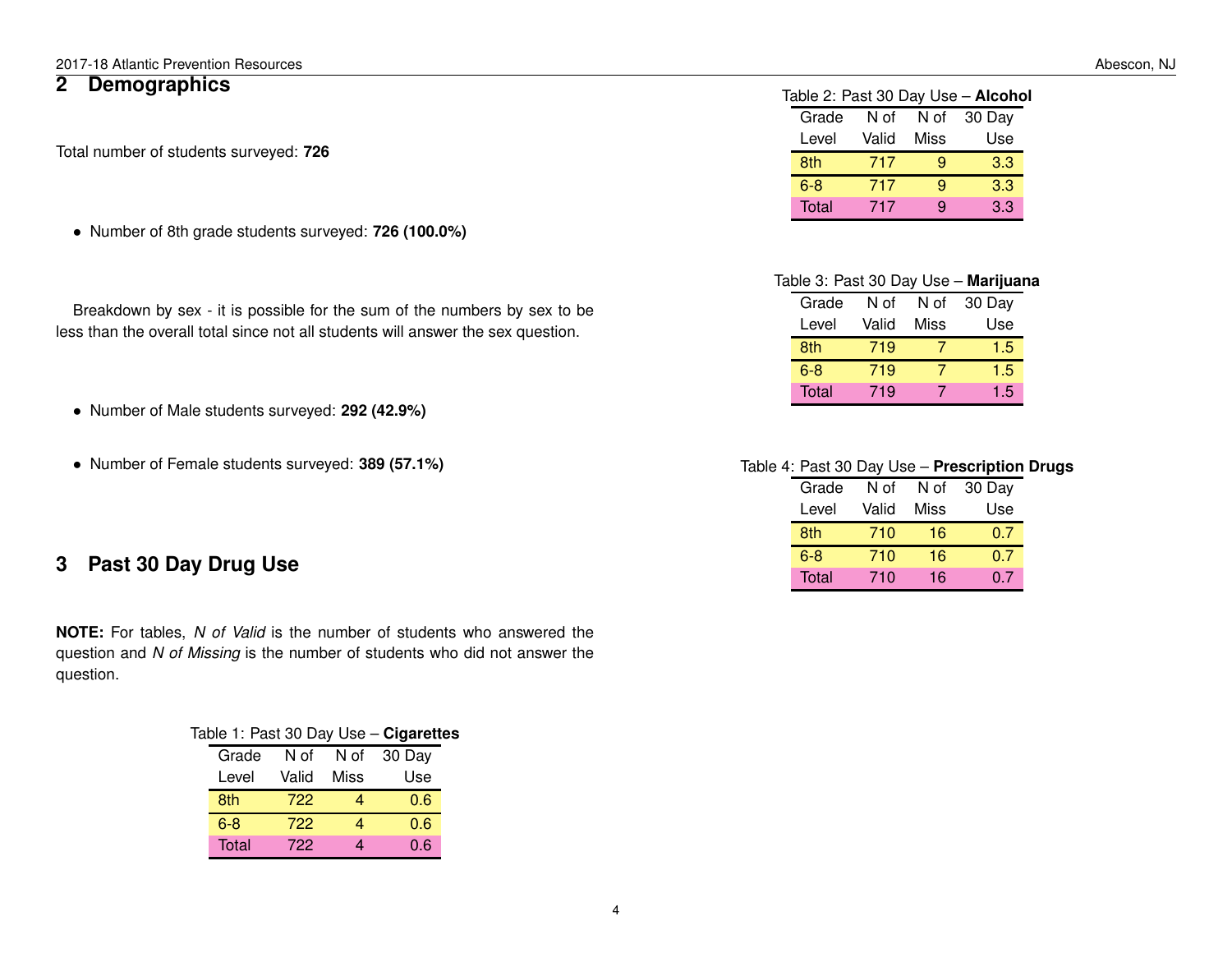## Past 30 Day Use of Cigarettes, Alcohol, Marijuana & Prescription Drugs

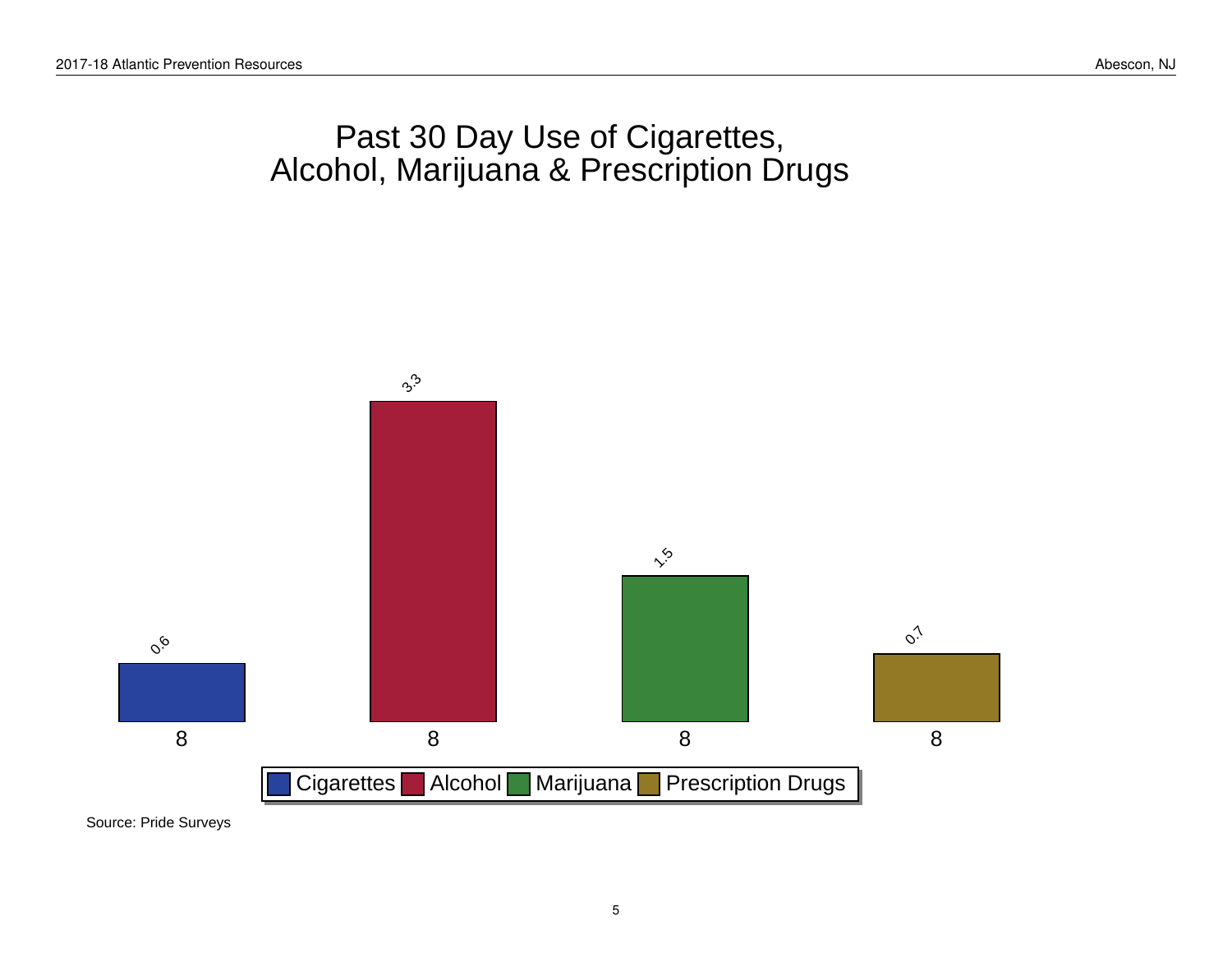### <span id="page-5-0"></span>**4 Students' Perception of Risk**

Students are asked about their perception of risk of regular use of cigarettes, alcohol and marijuana and any use of prescription drugs not prescribed to them with the possible responses being *No Risk*, *Slight Risk*, *Moderate Risk* or *Great Risk*. Past analysis of national statistics indicates that as students' perception of risk increases, use of substances decreases. It is also typical for the perception of risk (*Moderate Risk* or *Great Risk*) to decrease as a child gets older. Your students' responses are detailed in the following tables.

#### Table 5: Students' Perception of Risk of **Cigarettes**

| Grade   | N of  | N of | Moderate or       |
|---------|-------|------|-------------------|
| Level   | Valid | Miss | <b>Great Risk</b> |
| 8th     | 715   | 11   | 82.5              |
| $6 - 8$ | 715   | 11   | 82.5              |
| Total   | 715   | 11   | 82.5              |

#### Table 6: Students' Perception of Risk of **Alcohol**

| Grade | N of  | N of | Moderate or       |
|-------|-------|------|-------------------|
| Level | Valid | Miss | <b>Great Risk</b> |
| 8th   | 707   | 19   | 72.0              |
| $6-8$ | 707   | 19   | 72.0              |
| Total | 707   | 19   | 72.0              |

#### Table 7: Students' Perception of Risk of **Marijuana**

| Grade | N of  | N of | Moderate or       |
|-------|-------|------|-------------------|
| Level | Valid | Miss | <b>Great Risk</b> |
| 8th   | 705   | 21   | 67.0              |
| 6-8   | 705   | 21   | 67.0              |
| Total | 705   | 21   | 67.0              |

#### Table 8: Students' Perception of Risk of **Prescription Drugs**

| Grade   | N of  | N of | Moderate or       |
|---------|-------|------|-------------------|
| Level   | Valid | Miss | <b>Great Risk</b> |
| 8th     | 704   | 22   | 85.2              |
| $6 - 8$ | 704   | 22   | 85.2              |
| Total   | 704   | 22   | 85.2              |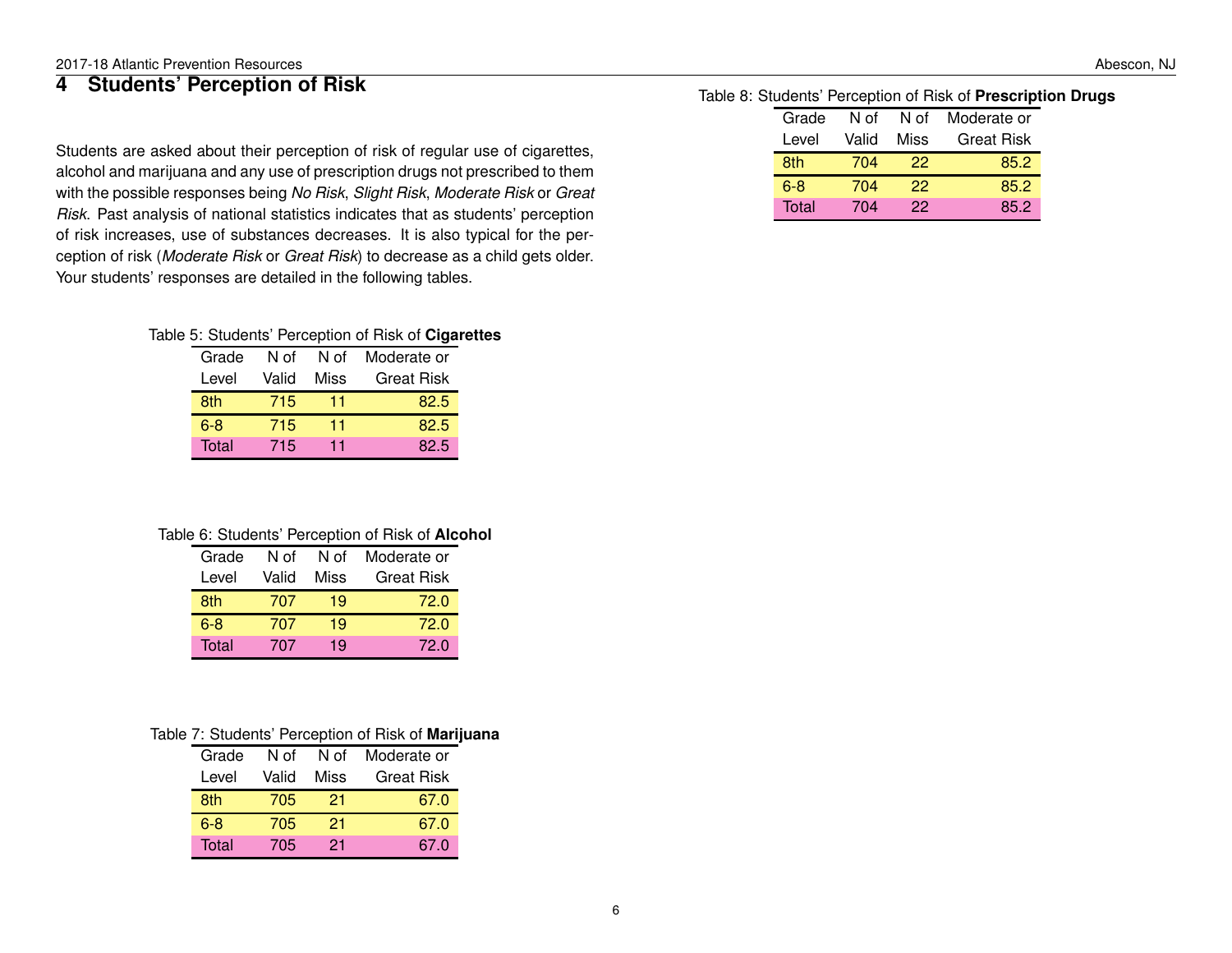## % Students Who Perceive Cigarettes, Alcohol, Marijuana, & Prescription Drug Use As Moderate Risk Or Great Risk

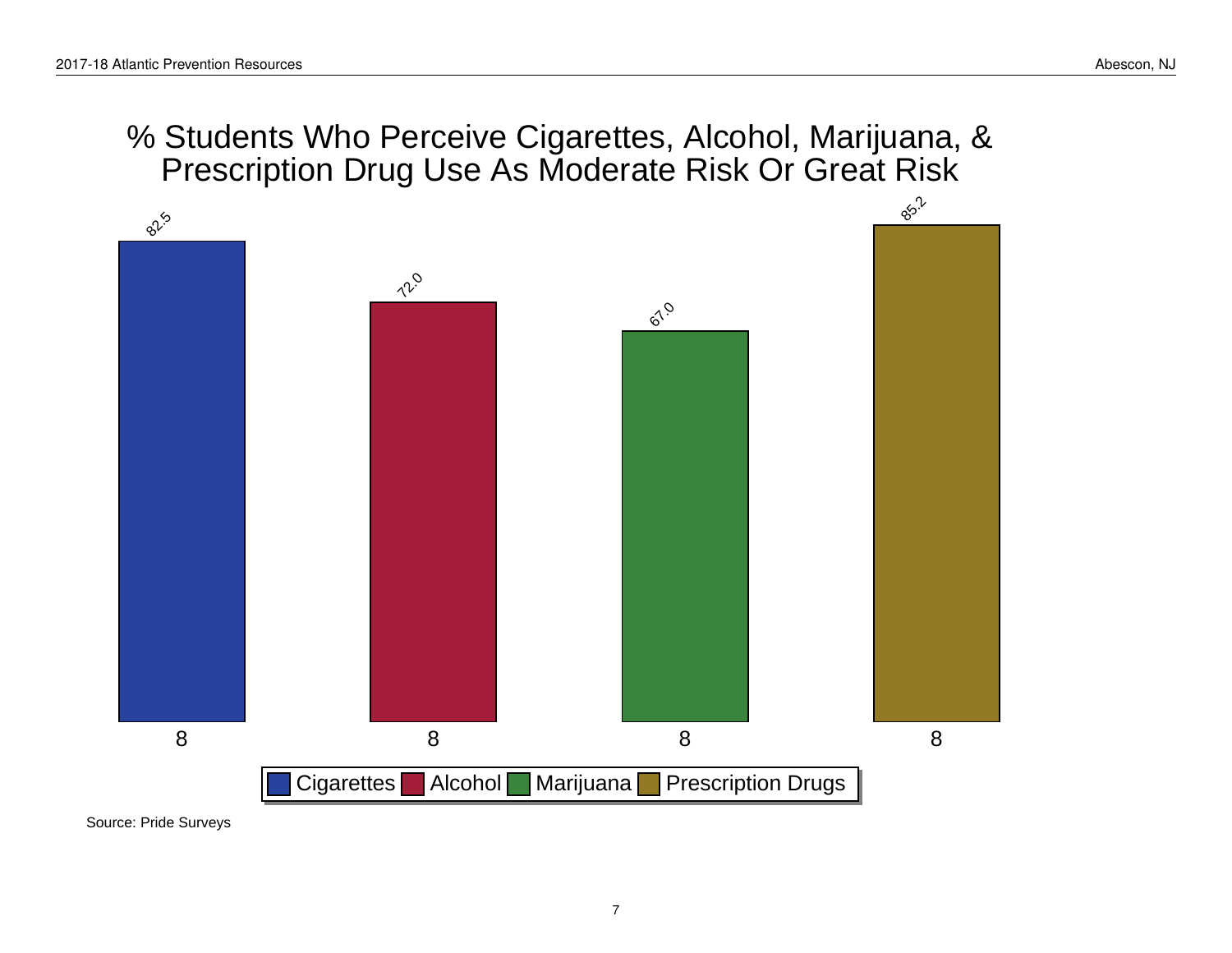### <span id="page-7-0"></span>**5 Students' Perception of Disapproval**

Past analysis of national statistics indicates that the majority of students tend to perceive parents as feeling it is *Wrong* or *Very Wrong* for students to use tobacco, drink alcohol regularly, smoke marijuana and to use prescription drugs not prescribed to them for all grade levels. Your students' responses are detailed in the following tables.

#### Table 9: Students' Perception Of **Parents'** Disapproval Of Use of **Tobacco**

| Grade | N of  | N of | Wrong or   |
|-------|-------|------|------------|
| Level | Valid | Miss | Very Wrong |
| 8th   | 711   | 15   | 95.8       |
| $6-8$ | 711   | 15   | 95.8       |
| Total | 711   | 15   | 95.8       |

#### Table 10: Students' Perception Of **Parents'** Disapproval Of Use of **Alcohol**

| Grade   | N of  | N of | Wrong or   |
|---------|-------|------|------------|
| Level   | Valid | Miss | Very Wrong |
| 8th     | 712   | 14   | 94.2       |
| $6 - 8$ | 712   | 14   | 94.2       |
| Total   | 712   | 14   | 94.2       |

#### Table 11: Students' Perception Of **Parents'** Disapproval Of Use of **Marijuana**

| Grade | N of  | N of | Wrong or   |
|-------|-------|------|------------|
| Level | Valid | Miss | Very Wrong |
| 8th   | 710   | 16   | 95.9       |
| 6-8   | 710   | 16   | 95.9       |
| Total | 710   | 16   | 95.9       |

Table 12: Students' Perception Of **Parents'** Disapproval Of Use of **Prescription Drugs**

| Grade | N of  | N of | Wrong or   |
|-------|-------|------|------------|
| Level | Valid | Miss | Very Wrong |
| 8th   | 709   | 17   | 95.6       |
| 6-8   | 709   | 17   | 95.6       |
| Total | 709   | 17   | 95.6       |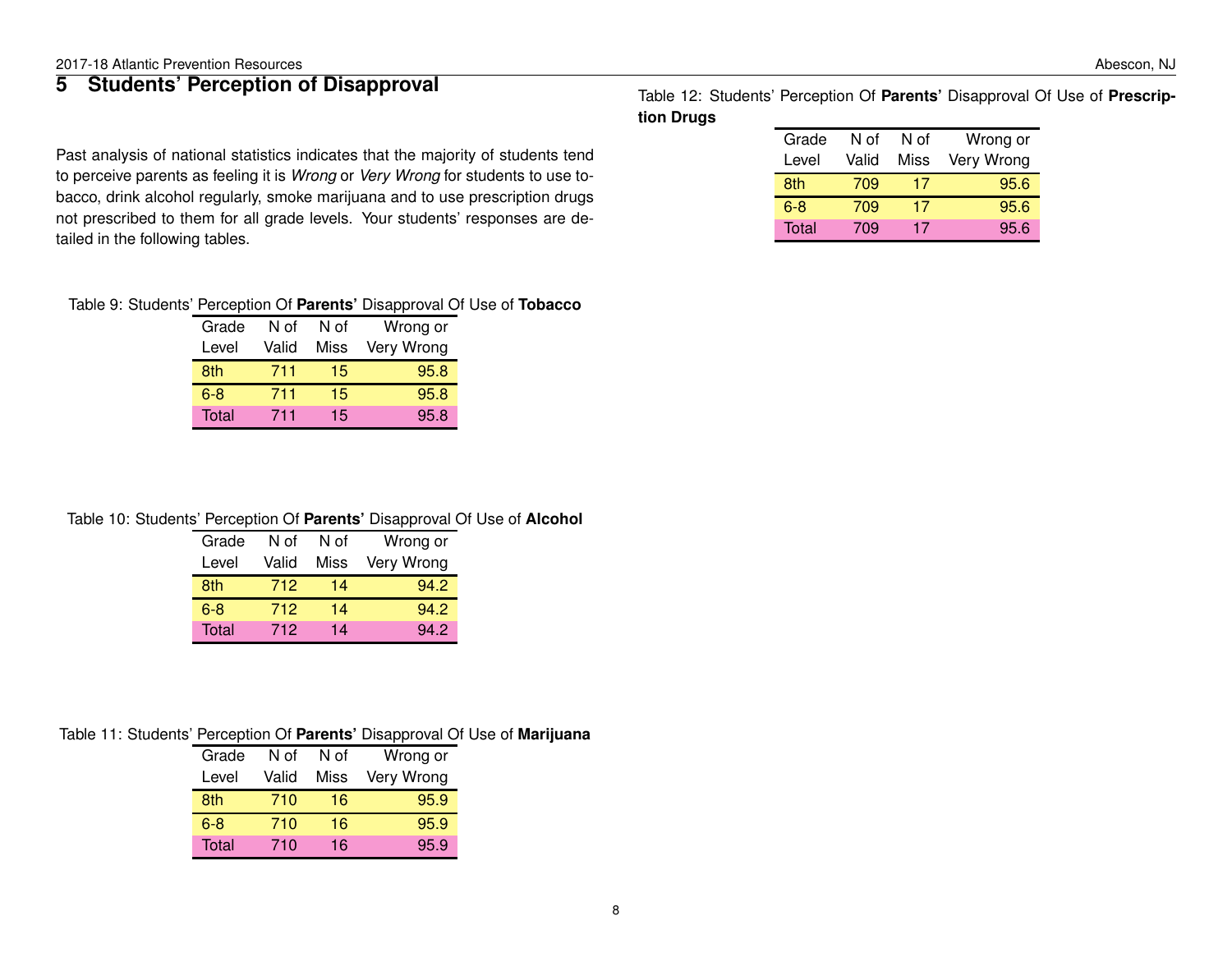#### 2017-18 Atlantic Prevention Resources Abescon, NJ

Typically, students perceive a decreasing amount of disapproval from their friends as they grow older. This is helpful in understanding peer pressure. The following tables detail your students' responses to their friends' disapproval.

Table 16: Students' Perception of **Friends'** Disapproval of Use of **Prescription Drugs**

| Grade | N of  | N of | Wrong or   |
|-------|-------|------|------------|
| Level | Valid | Miss | Very Wrong |
| 8th   | 709   | 17   | 91.7       |
| $6-8$ | 709   | 17   | 91.7       |
| Total | 709   | 17   | 917        |

Table 13: Students' Perception of **Friends'** Disapproval of Use of **Tobacco**

| Grade | N of  | N of | Wrong or   |
|-------|-------|------|------------|
| Level | Valid | Miss | Very Wrong |
| 8th   | 711   | 15   | 87.3       |
| $6-8$ | 711   | 15   | 87.3       |
| Total | 711   | 15   | 87.3       |

#### Table 14: Students' Perception of **Friends'** Disapproval of Use of **Alcohol**

| Grade | N of  | N of | Wrong or   |
|-------|-------|------|------------|
| Level | Valid | Miss | Very Wrong |
| 8th   | 711   | 15   | 84.7       |
| 6-8   | 711   | 15   | 84.7       |
| Total | 711   | 15   | 84.7       |

#### Table 15: Students' Perception of **Friends'** Disapproval of Use of **Marijuana**

| Grade | N of  | N of | Wrong or   |
|-------|-------|------|------------|
| Level | Valid | Miss | Very Wrong |
| 8th   | 709   | 17   | 83.5       |
| 6-8   | 709   | 17   | 83.5       |
| Total | 709   | 17   | 83.5       |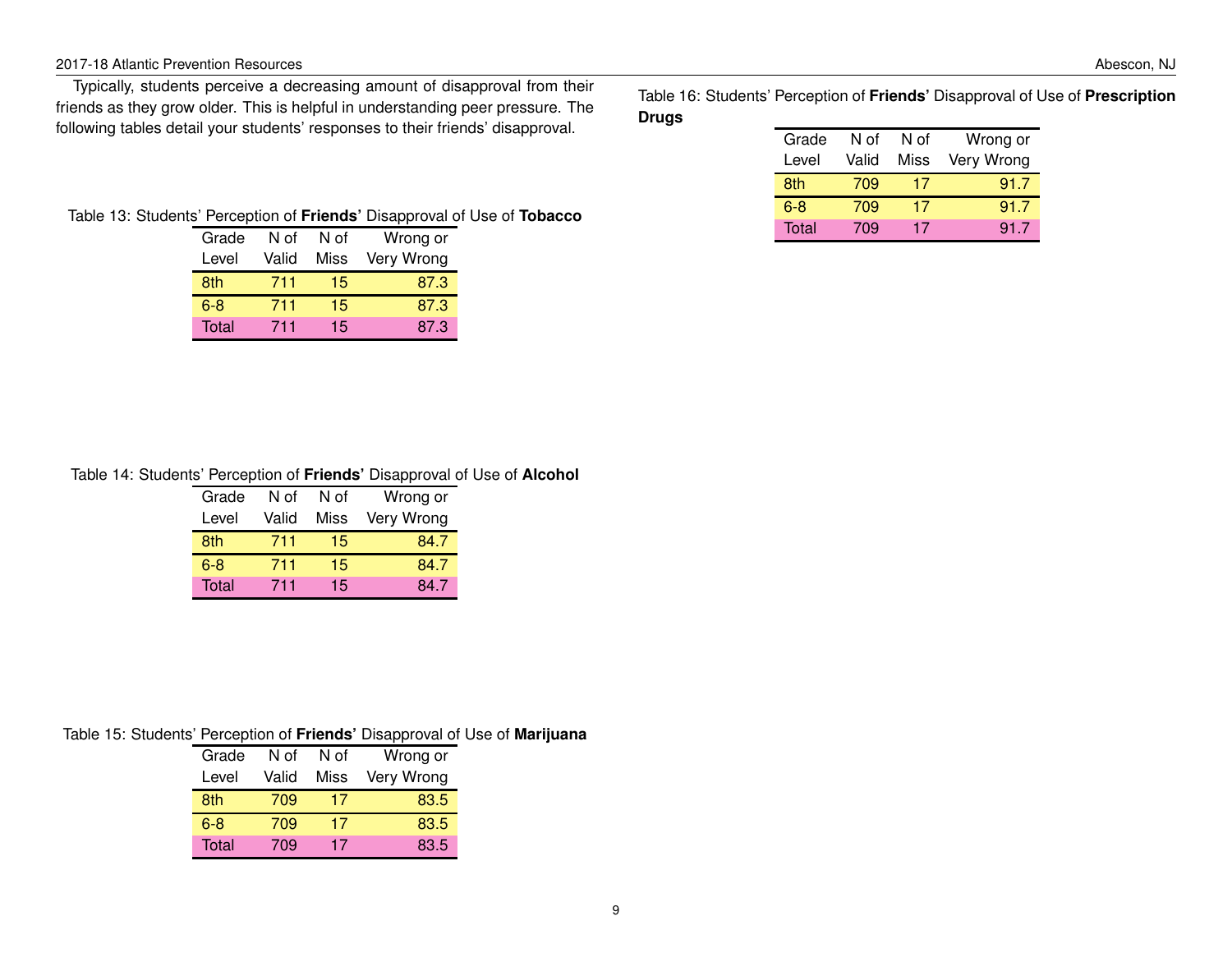% Perceive Parents Feel It Is Wrong or Very Wrong For Students To Use Tobacco, Alcohol, Marijuana and Prescription Drugs

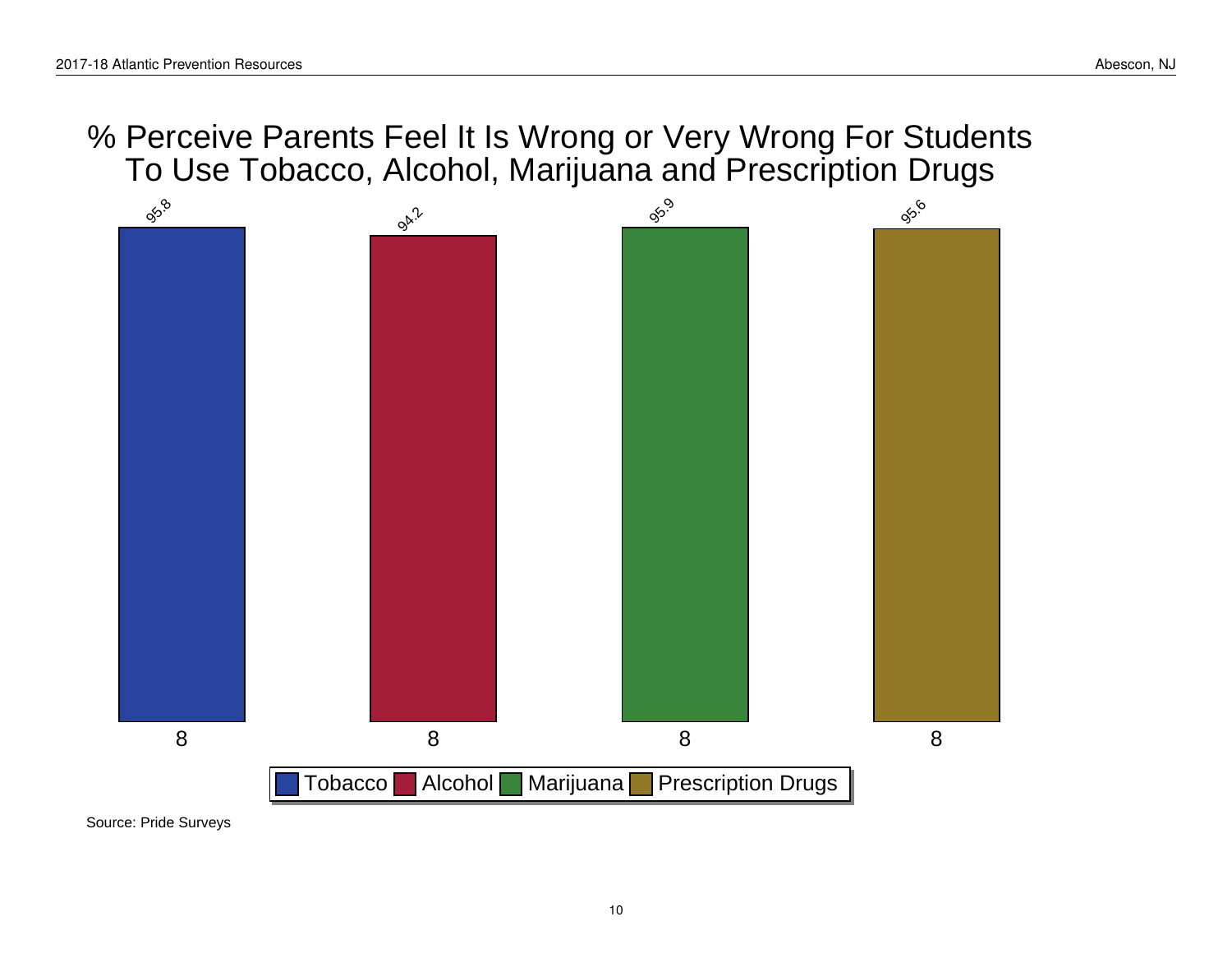## % Perceive Friends Feel It Is Wrong or Very Wrong For Students To Use Tobacco, Alcohol, Marijuana and Prescription Drugs

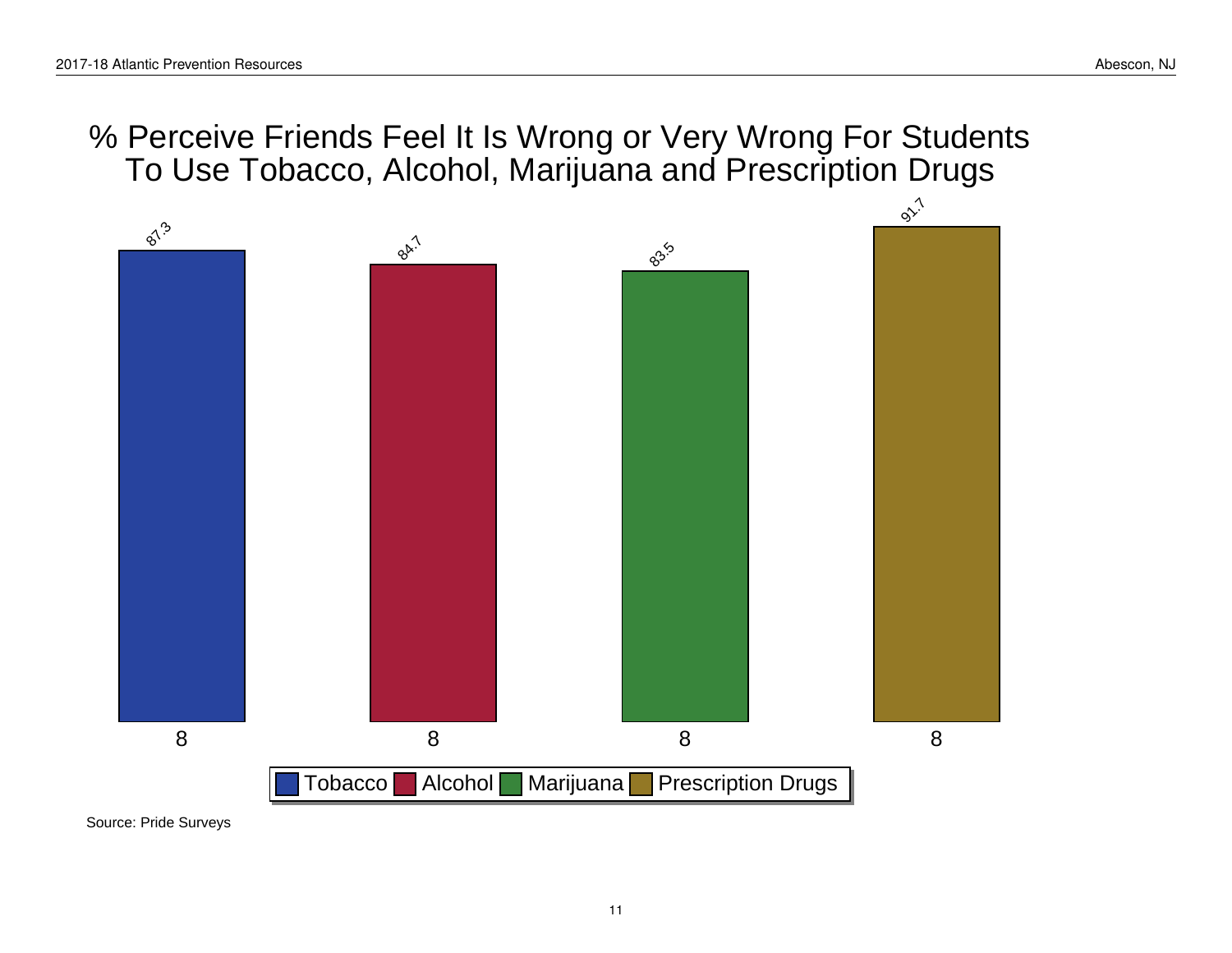12

<span id="page-11-0"></span>

|  | 6 Age of First Use |  |  |  |  |
|--|--------------------|--|--|--|--|
|--|--------------------|--|--|--|--|

The question *At what age did you first use...* is used to measure this statistic. The possible responses to this question range from *10 or Under* to *17 or Older* and *Never Used*. The table shows the average age of first use for those students who answered the question with a response other than *Never Used*.

#### Table 17: When did you first use any **tobacco**? Grade N of N of Avg

Level Valid Miss Age 8th 14 712 12.0 6-8 14 712 12.0 Total 14 712 12.0

#### Table 18: When did you first use any **alcohol**?

| Grade   | N of  | N of | Avg  |
|---------|-------|------|------|
| Level   | Valid | Miss | Age  |
| 8th     | 93    | 633  | 11.6 |
| $6 - 8$ | 93    | 633  | 11.6 |
| Total   | 93    | 633  | 11.6 |

#### Table 19: When did you first use any **marijuana**?

| Grade   | N of  | N of | Avg  |
|---------|-------|------|------|
| Level   | Valid | Miss | Age  |
| 8th     | 24    | 702  | 12.9 |
| $6 - 8$ | 24    | 702  | 12.9 |
| Total   | 24    | 702  | 12.9 |

#### Table 20: When did you first use any **prescription drugs**?

| Grade   | N of  | N of | Avg  |
|---------|-------|------|------|
| Level   | Valid | Miss | Age  |
| 8th     | 10    | 716  | 12.1 |
| $6 - 8$ | 10    | 716  | 121  |
| Total   | 10    | 716  | 121  |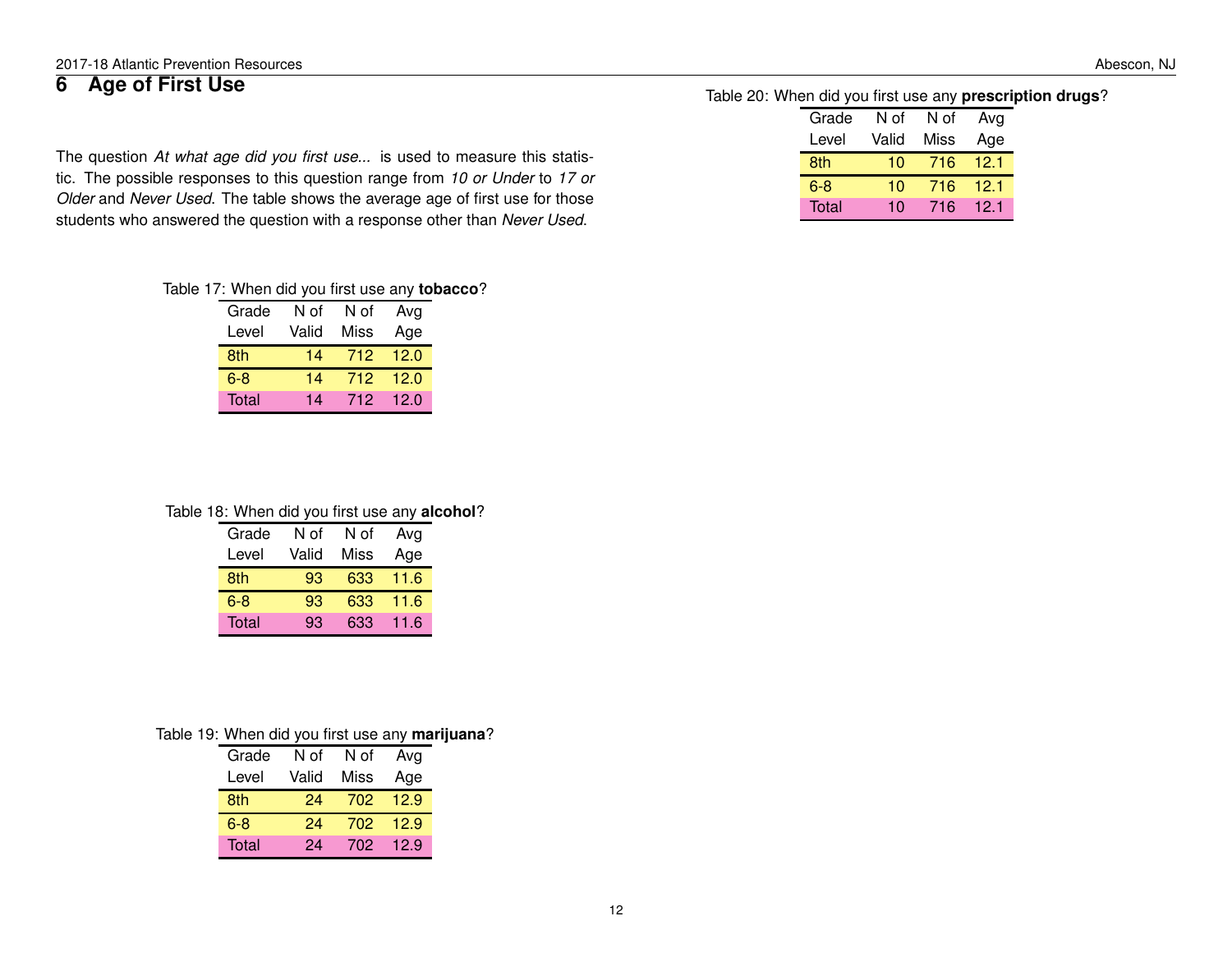## <span id="page-12-0"></span>**7 Students' Perception of Availability**

Past analysis of national statistics indicates that as students get older a larger percentage of them tend to perceive tobacco, alcohol, marijuana and prescription drugs as *Fairly Easy* or *Very Easy* to get. Your students' responses are detailed in the following tables.

#### Table 24: Students' Perception of Availability of **Prescription Drugs**

| Grade   | N of  | N of | Fairly Easy or   |
|---------|-------|------|------------------|
| Level   | Valid | Miss | Very Easy to Get |
| 8th     | 699   | 27   | 12.6             |
| $6 - 8$ | 699   | 27   | 12.6             |
| Total   | 699   | 27   | 12.6             |

#### Table 21: Students' Perception of Availability of **Tobacco**

| Grade   | N of  | N of | Fairly Easy or   |  |
|---------|-------|------|------------------|--|
| Level   | Valid | Miss | Very Easy to Get |  |
| 8th     | 706   | 20   | 14.2             |  |
| $6 - 8$ | 706   | 20   | 14.2             |  |
| Total   | 706   | 20   | 14.2             |  |

#### Table 22: Students' Perception of Availability of **Alcohol**

| Grade   | N of  | N of | Fairly Easy or   |
|---------|-------|------|------------------|
| Level   | Valid | Miss | Very Easy to Get |
| 8th     | 709   | 17   | 23.0             |
| $6 - 8$ | 709   | 17   | 23.0             |
| Total   | 709   | 17   | 23.0             |

#### Table 23: Students' Perception of Availability of **Marijuana**

| Grade   | N of  | N of | Fairly Easy or   |
|---------|-------|------|------------------|
| Level   | Valid | Miss | Very Easy to Get |
| 8th     | 705   | 21   | 11.2             |
| $6 - 8$ | 705   | 21   | 11.2             |
| Total   | 705   | 21   | 11.2             |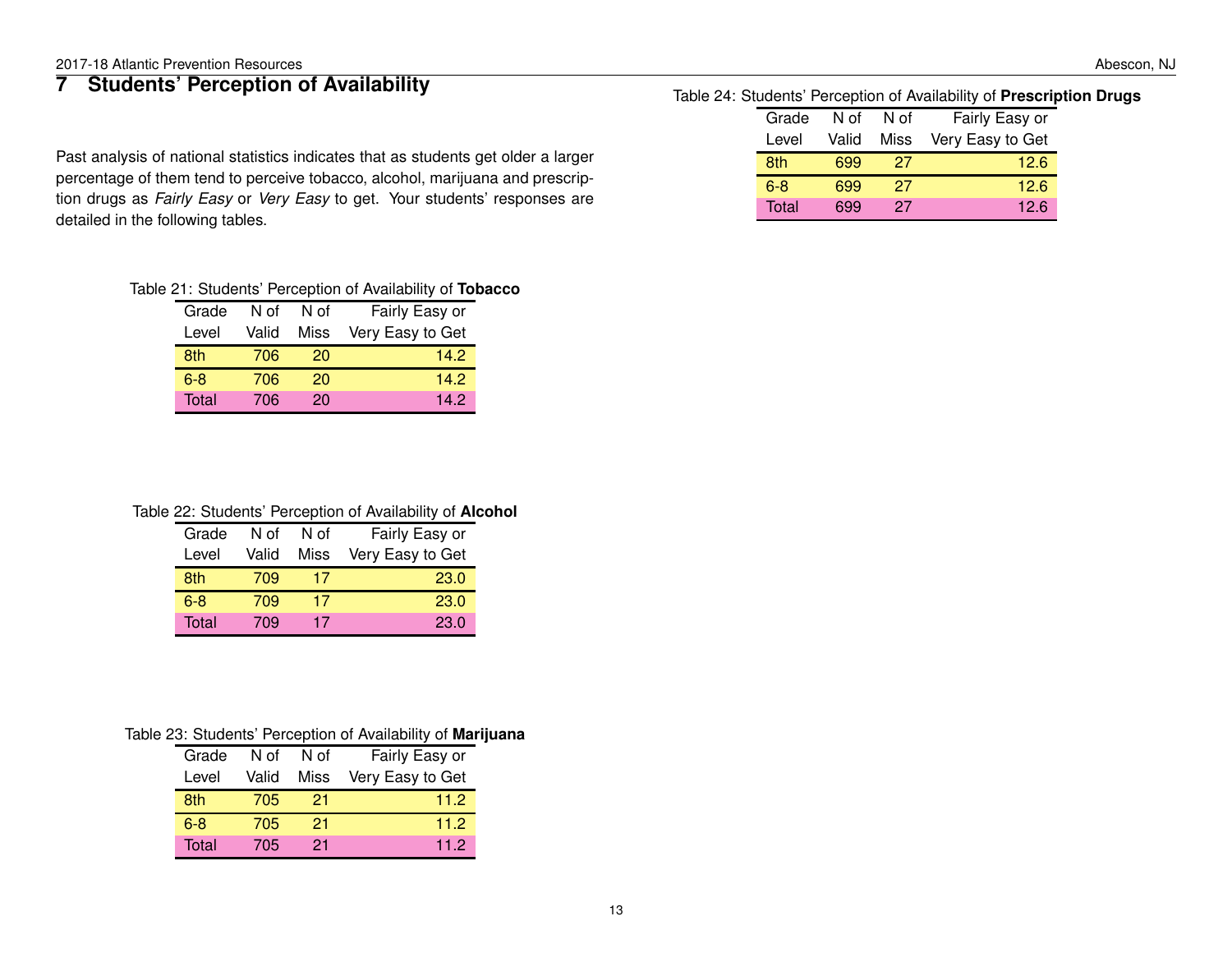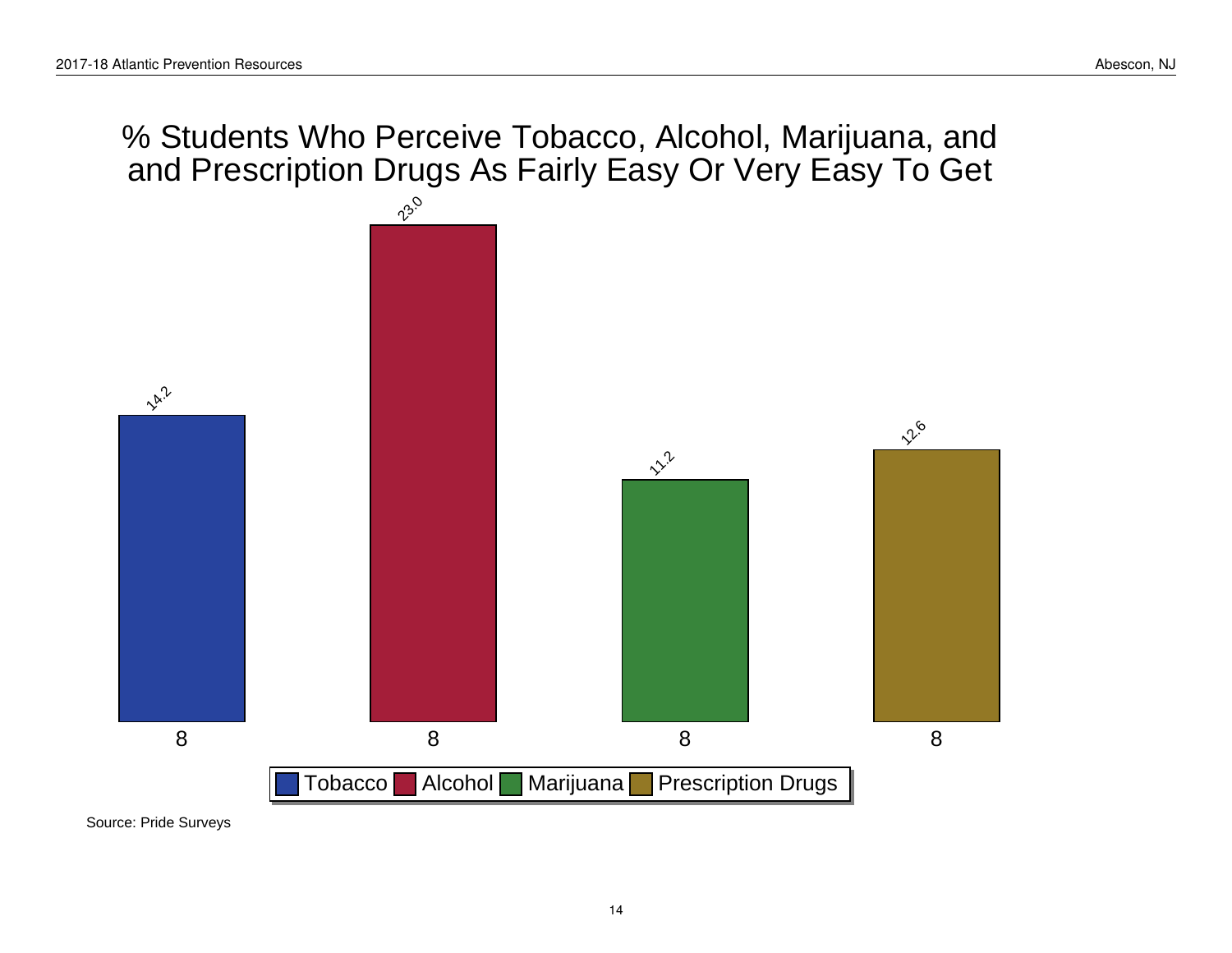### <span id="page-14-0"></span>**8 Violence Indicators**

Except where noted by an '\*', the following table lists the percentage of students who made any positive response to the following questions.

| Table 25: Violence Indicators         |            |       |  |  |
|---------------------------------------|------------|-------|--|--|
| <b>Violence Indicator</b>             | <b>Num</b> | Pct   |  |  |
| Being afraid at school                | 133        | 19.1% |  |  |
| Threatened a fellow student           | 135        | 18.9% |  |  |
| Being hurt at school                  | 122        | 17.1% |  |  |
| Get into trouble with police          | 68         | 9.5%  |  |  |
| Thought often or a lot about suicide* | 36         | 5.0%  |  |  |
| Participated in gangs                 | 19         | 27%   |  |  |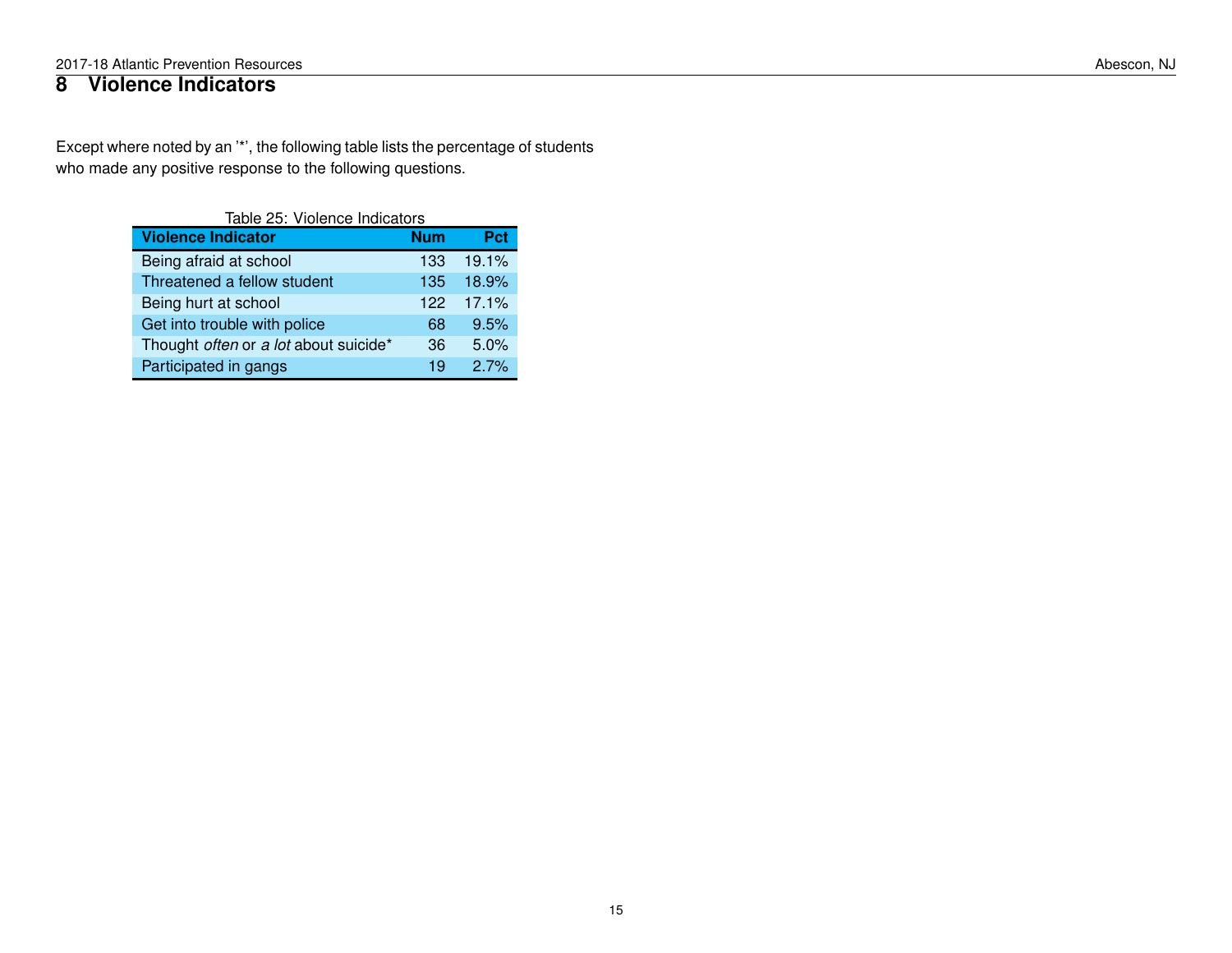### <span id="page-15-0"></span>**9 Where Students Use**

The following graphs show where students report using tobacco, alcohol, marijuana, and prescription drugs. Past analysis of national statistics show that *At School* is typically the *least* popular place of use.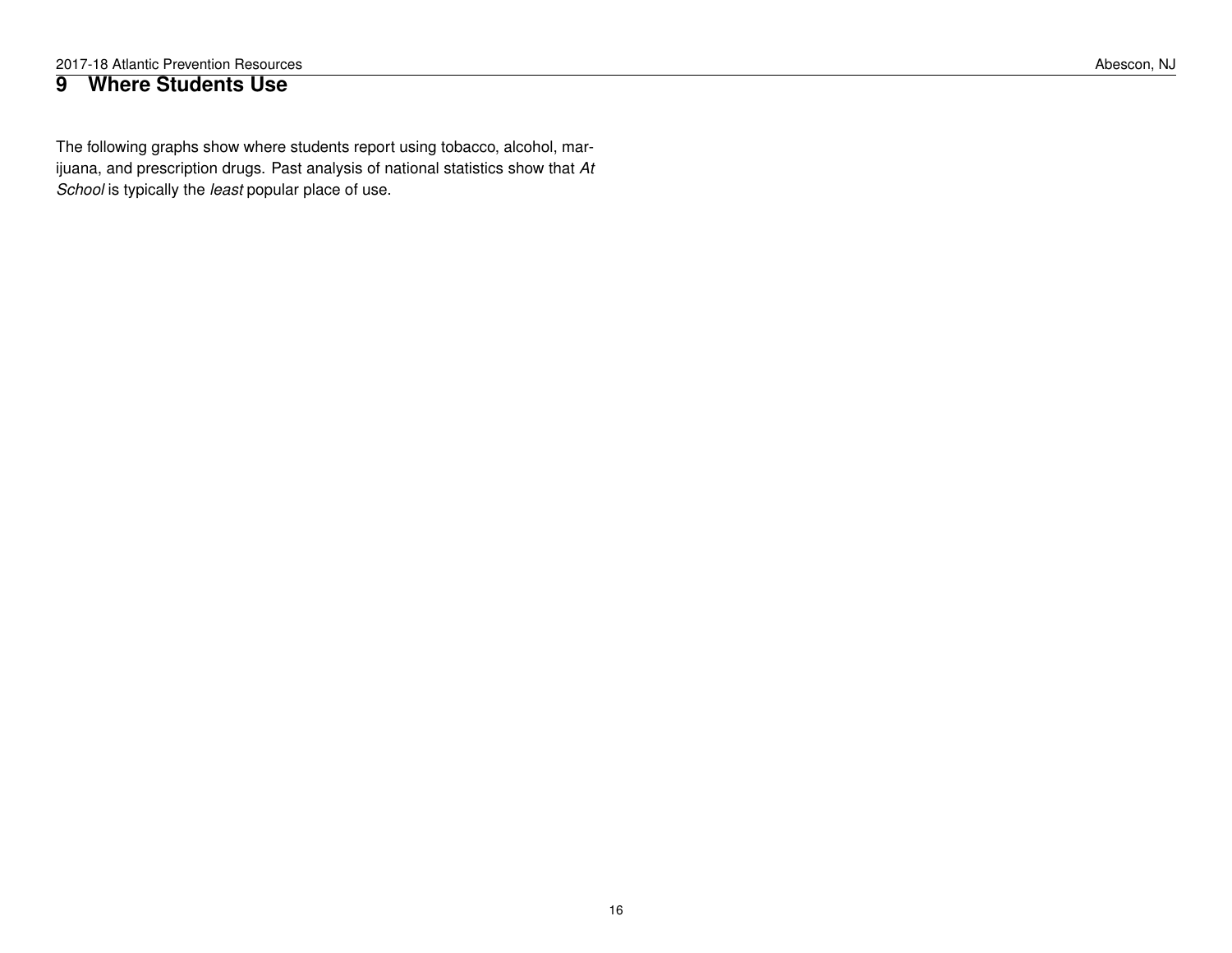# Where Do You Use Tobacco

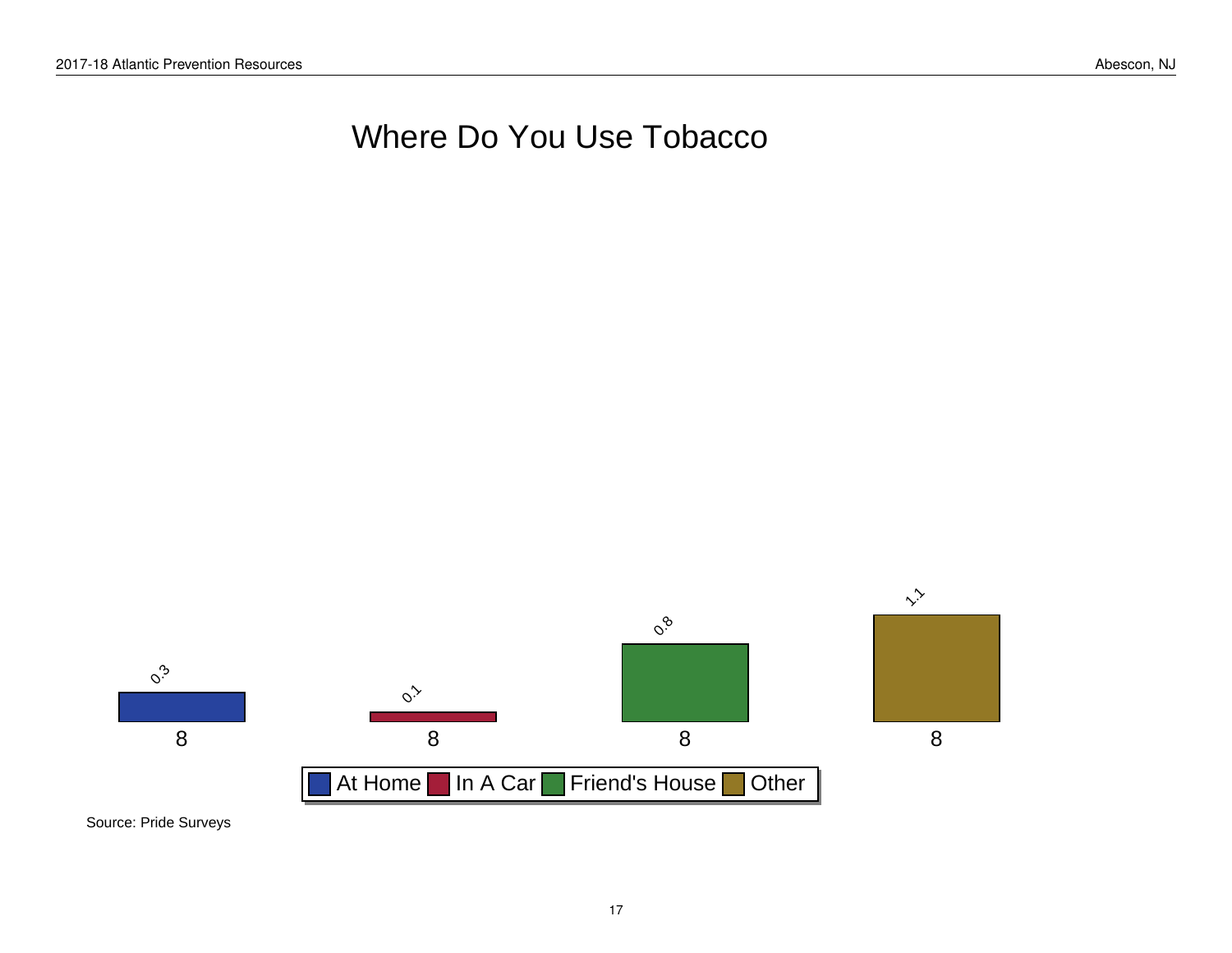# Where Do You Use Alcohol

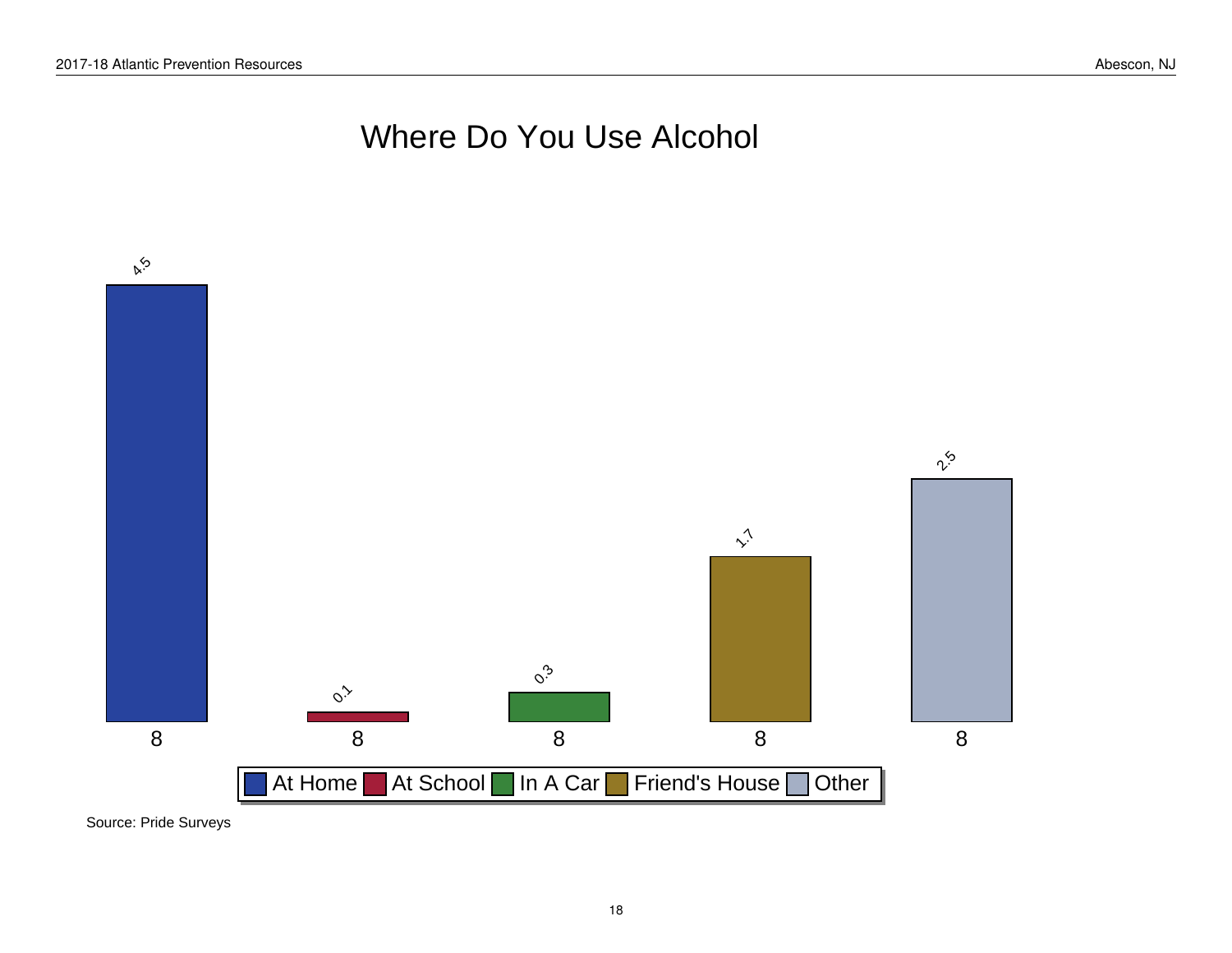# Where Do You Use Marijuana

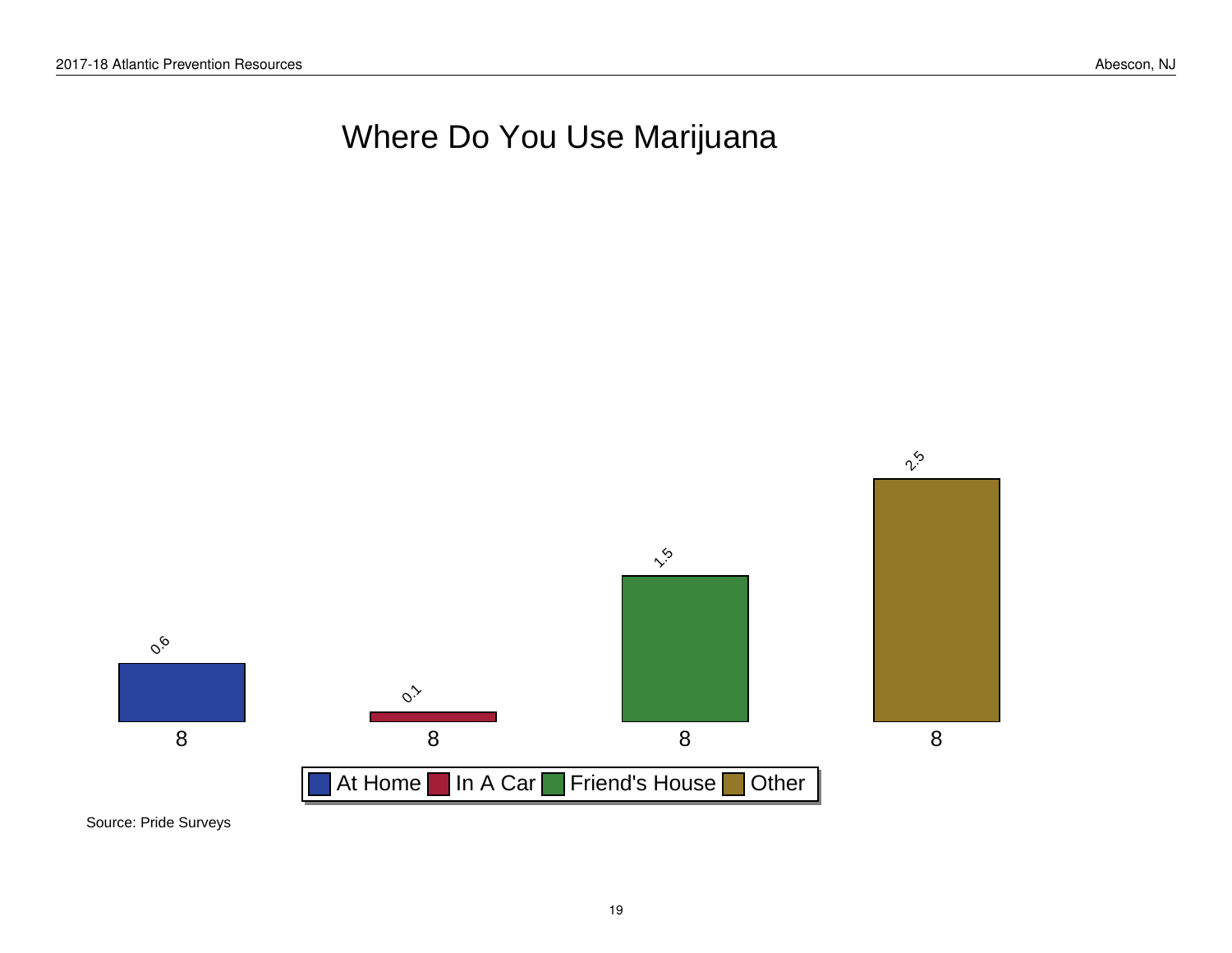# Where Do You Use Prescription Drugs

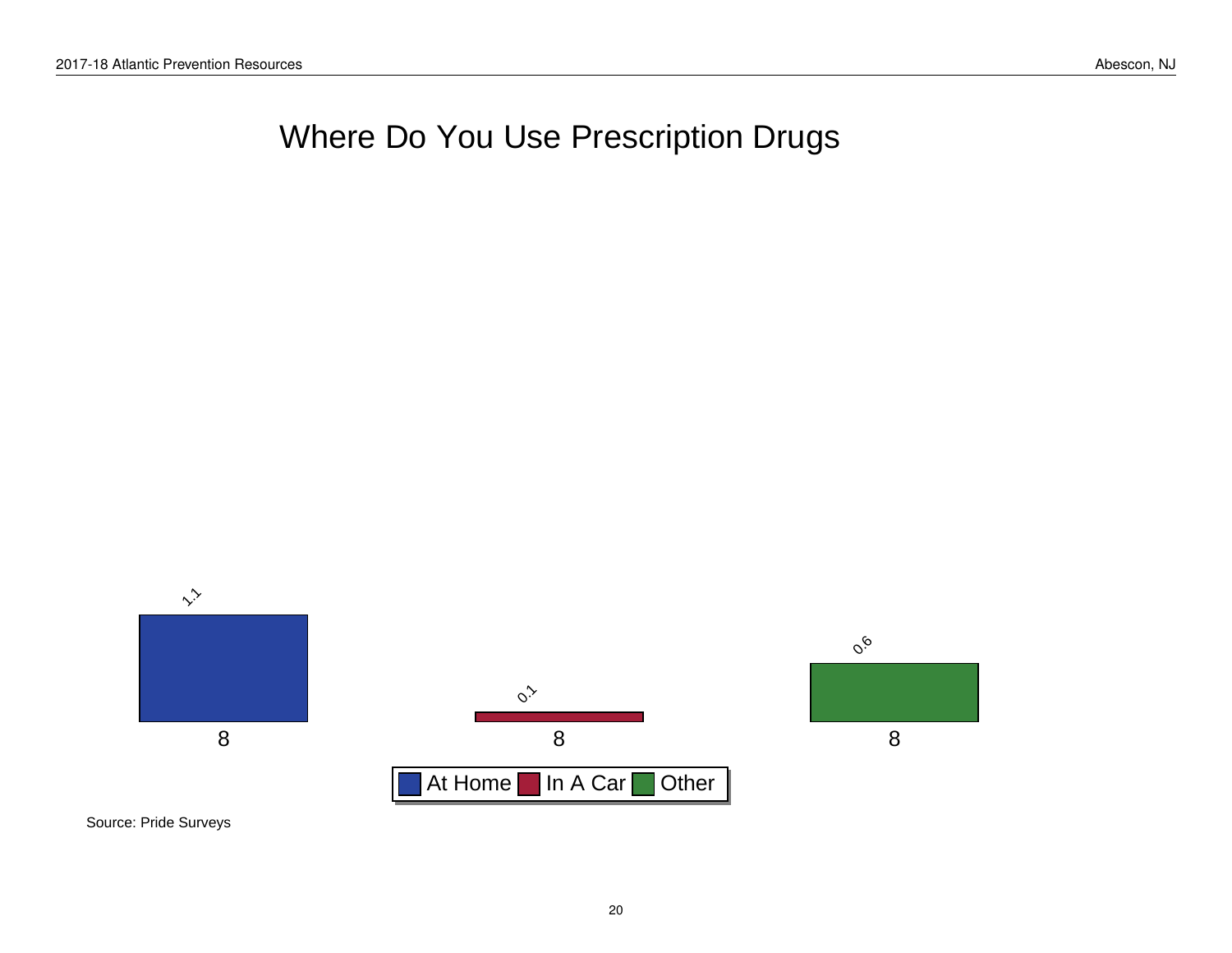### <span id="page-20-0"></span>**10 When Students Use**

The following graphs show when students report using tobacco, alcohol and marijuana. Past analysis of national statistics show that *During School* is typically the *least* popular time of use.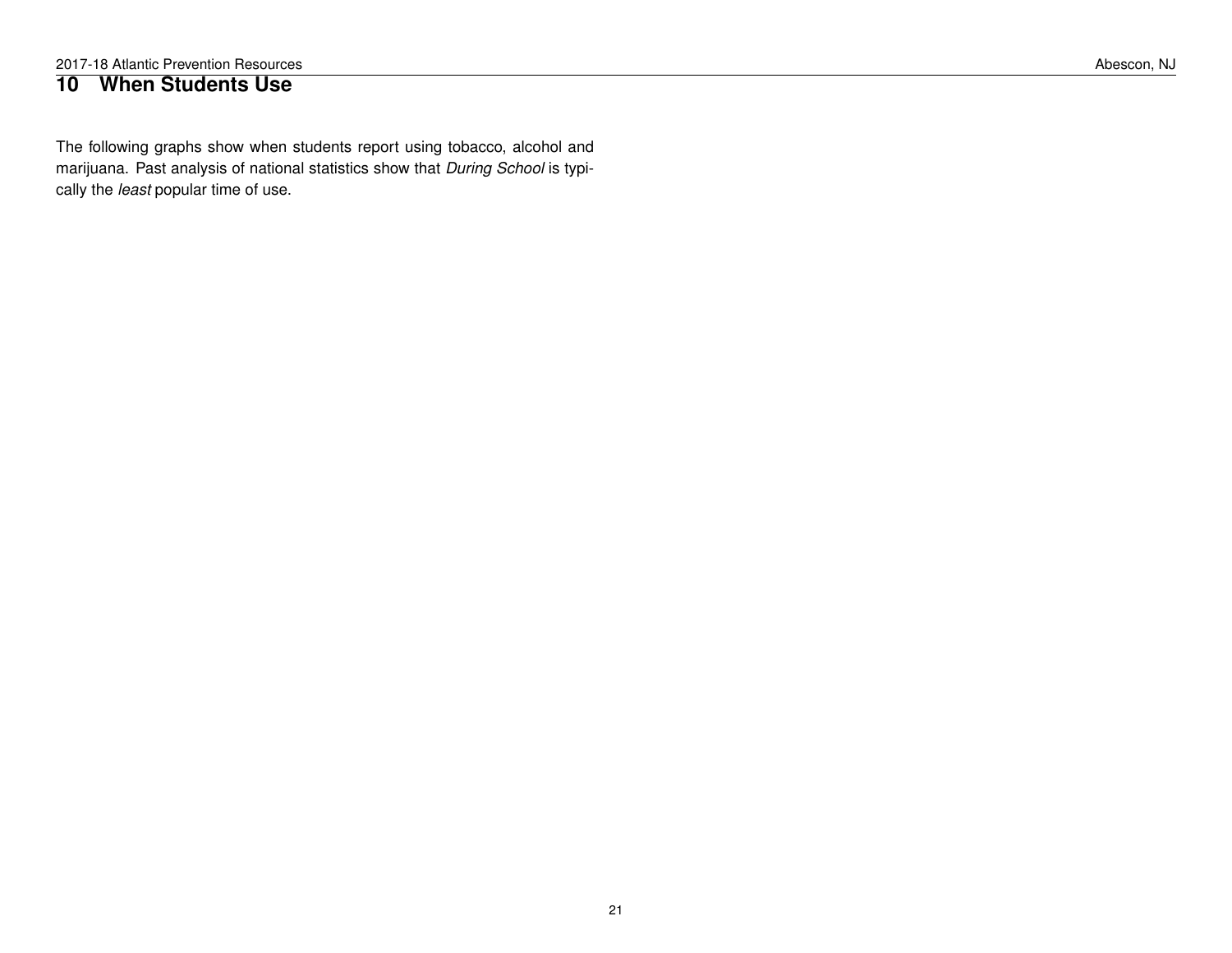# When Do You Use Tobacco

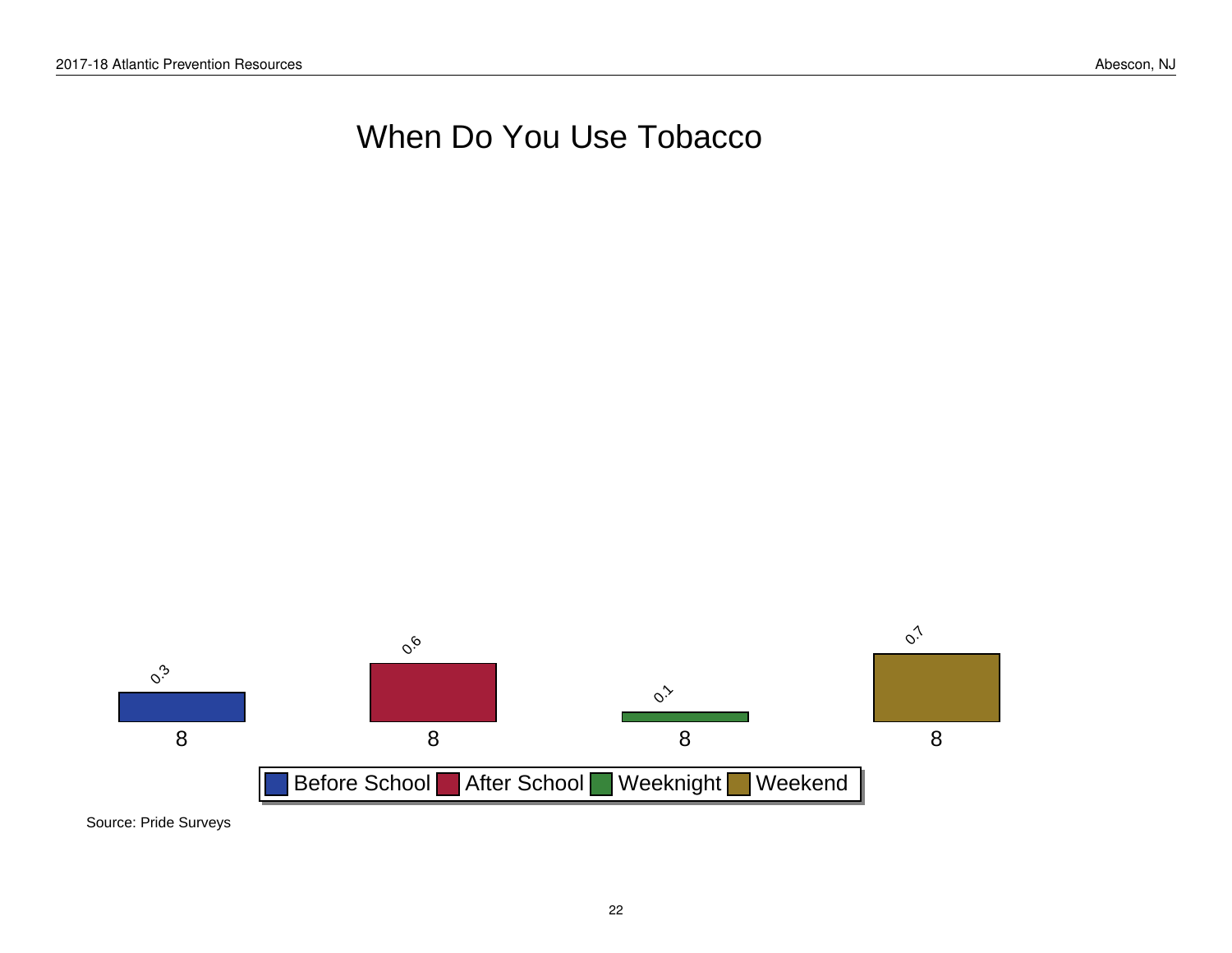# When Do You Use Alcohol

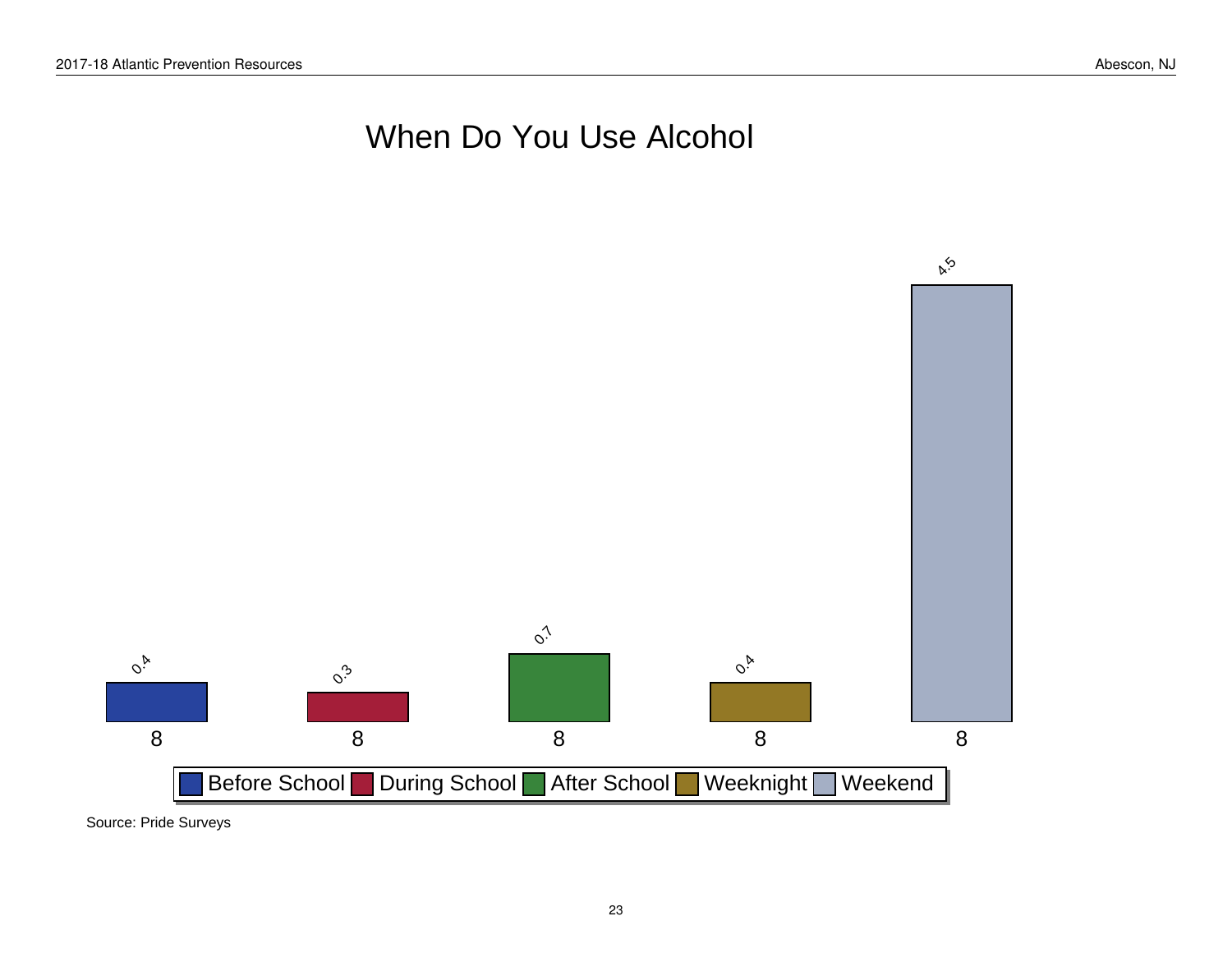# When Do You Use Marijuana

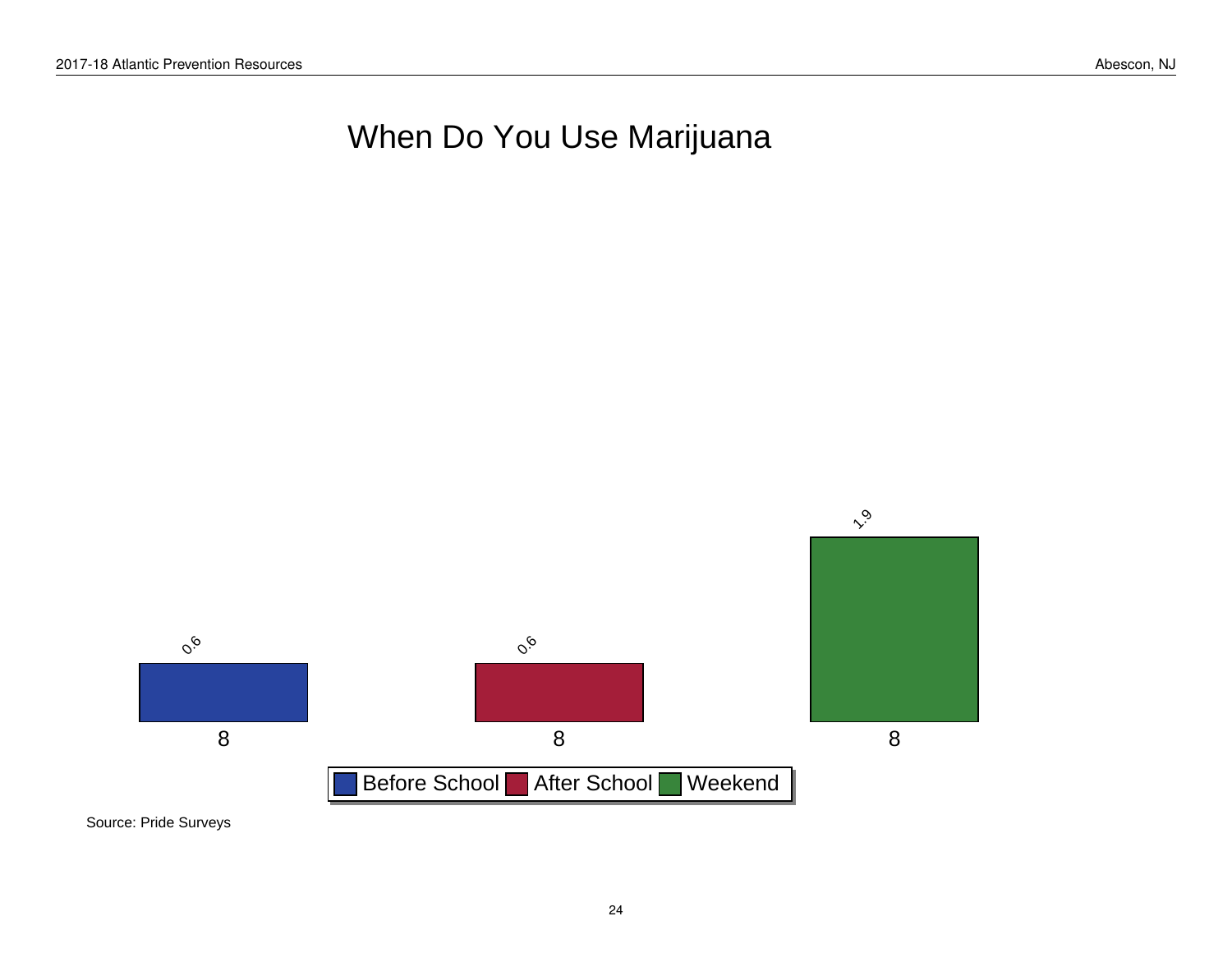# When Do You Use Prescription Drugs

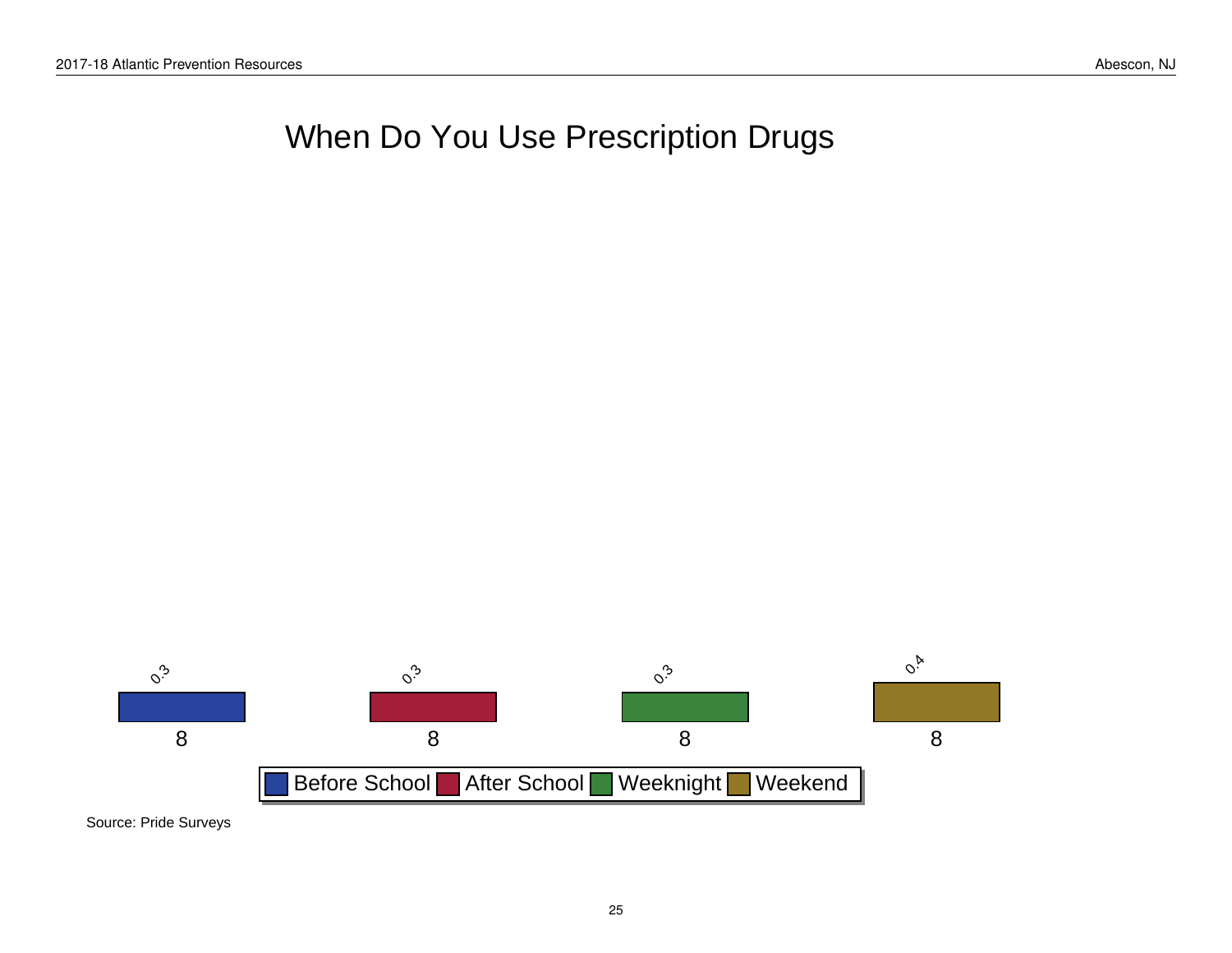## <span id="page-25-0"></span>**11 School Safety**

The following table lists the percentage of students who responded as *Never* or *Seldom* feeling safe in the following school locations.

| Table 26: School Safety            |            |       |  |  |
|------------------------------------|------------|-------|--|--|
| <b>Location</b>                    | <b>Num</b> | Pct   |  |  |
| In the parking lot                 | 155        | 22.1% |  |  |
| On the school bus                  | 128        | 18.9% |  |  |
| In the bathroom                    | 93         | 13.2% |  |  |
| On the way to or from school       | 85         | 12.1% |  |  |
| In the halls                       | 80         | 11.3% |  |  |
| At school events (ballgames, etc.) | 79         | 11.3% |  |  |
| In the cafeteria (lunchroom)       | 68         | 9.7%  |  |  |
| In the gym                         | 59         | 8.4%  |  |  |
| In the classroom                   | 39         | 5.5%  |  |  |

\*Pct represents percent who responded *Never* or *Seldom*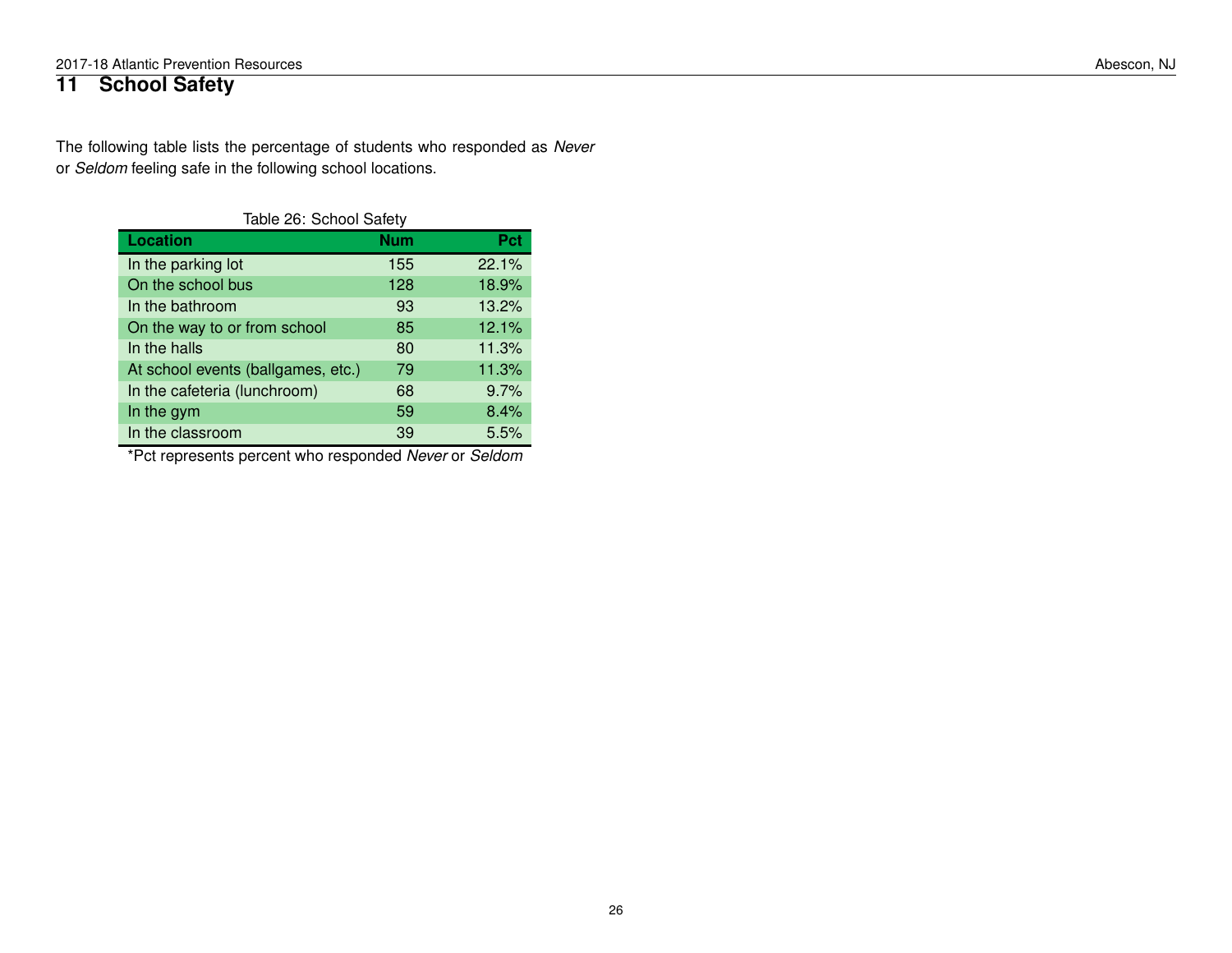### <span id="page-26-0"></span>**12 Risk and Protective Factors**

The following graphs on illicit drug use by risk & protective factors show for each category (Never, Seldom, Sometimes, Often, A Lot) of a risk or protective factor question the percentage of students who report using illicit drugs. For example, on the question of taking part in school activities, if the bar labeled NEVER was 40%, this means that OF those students who responded NEVER to taking part in school activities, 40% reported using an illicit drug.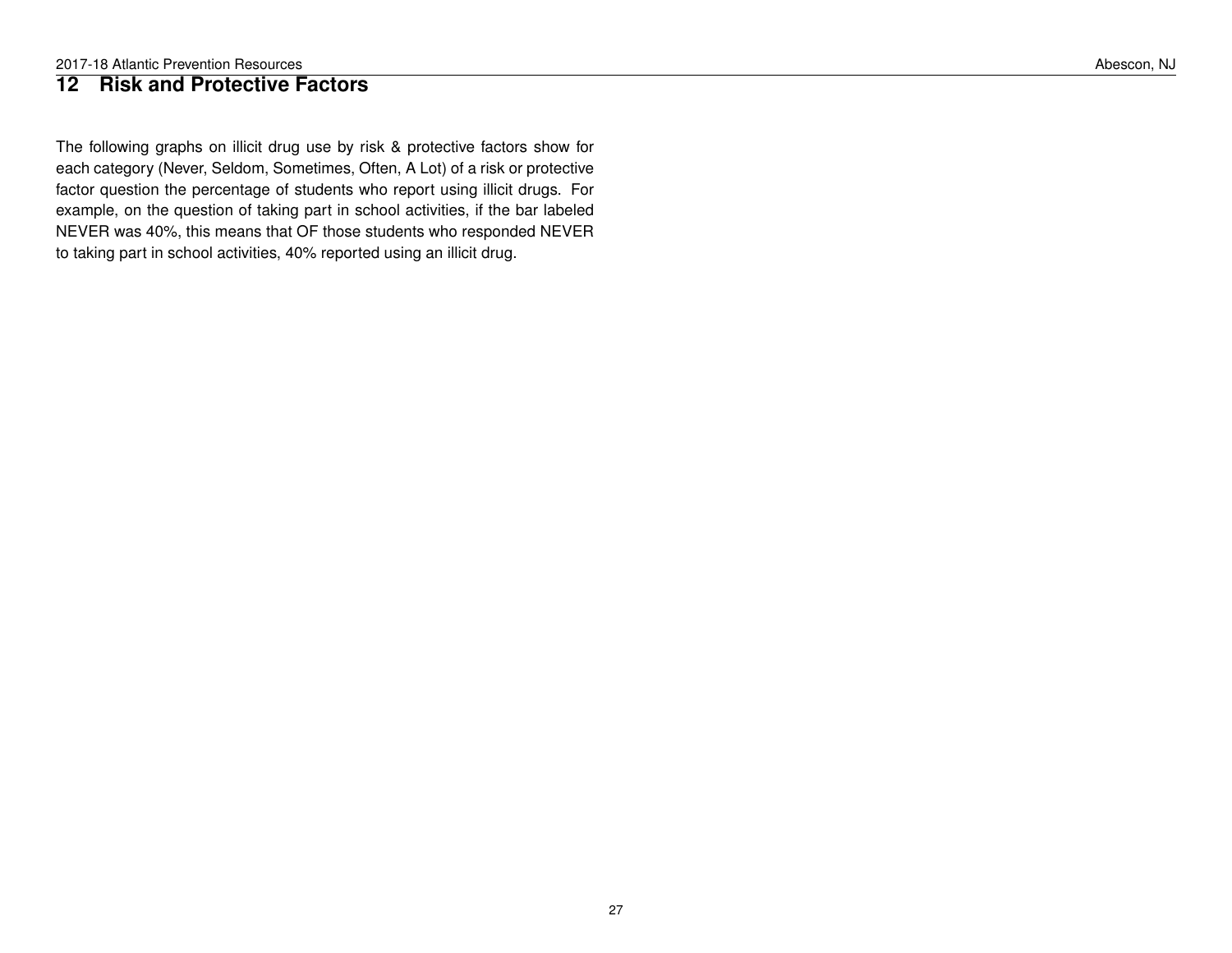



Source: Pride Surveys -- For the group of students who responded NEVER to this question, 7.5% reported using illicit drugs, for A LOT, 7.4% reported using illicit drugs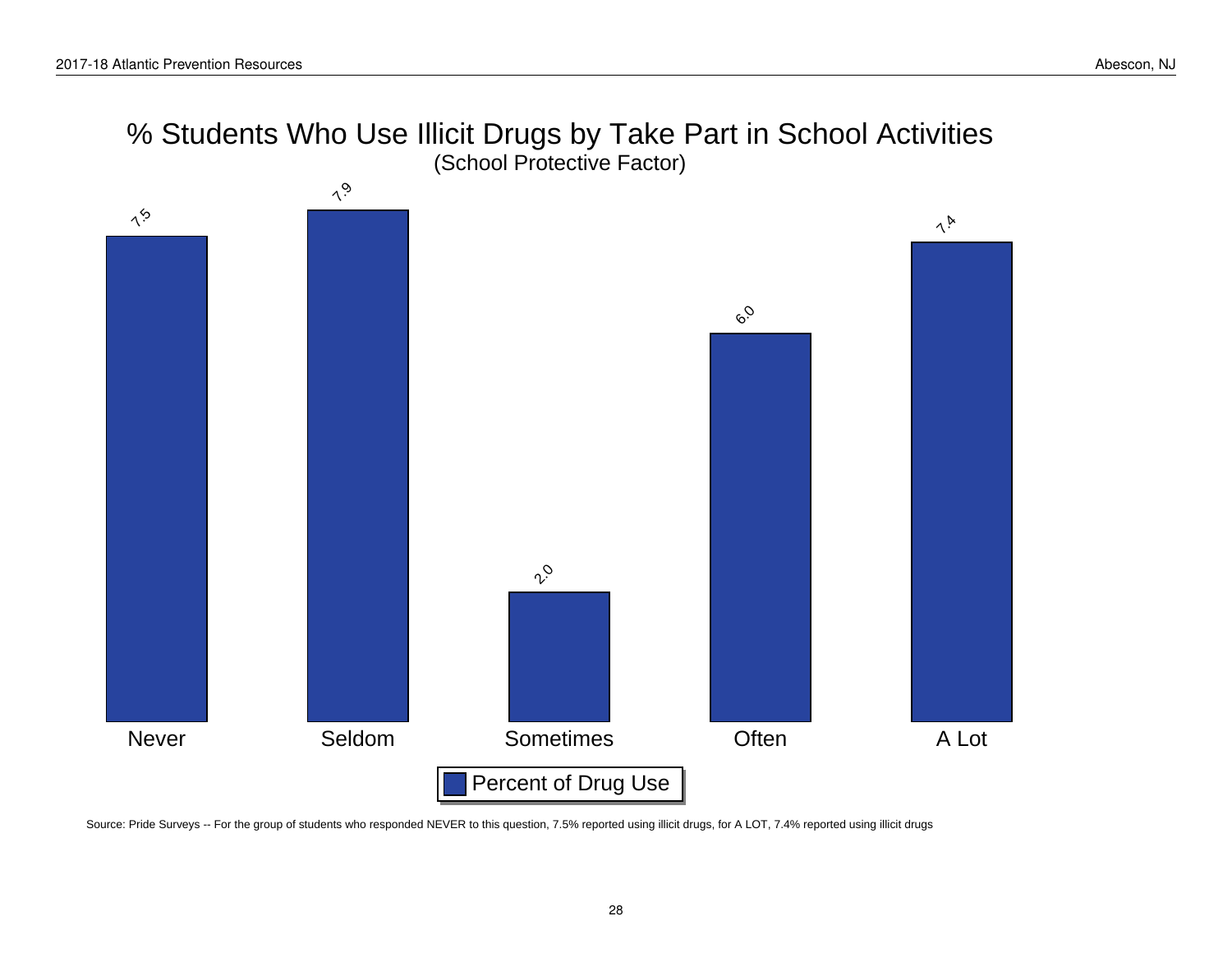## % Students Who Use Illicit Drugs by Make Good Grades (School Protective Factor)



Source: Pride Surveys -- For the group of students who responded NEVER to this question, 0.0% reported using illicit drugs, for A LOT, 5.7% reported using illicit drugs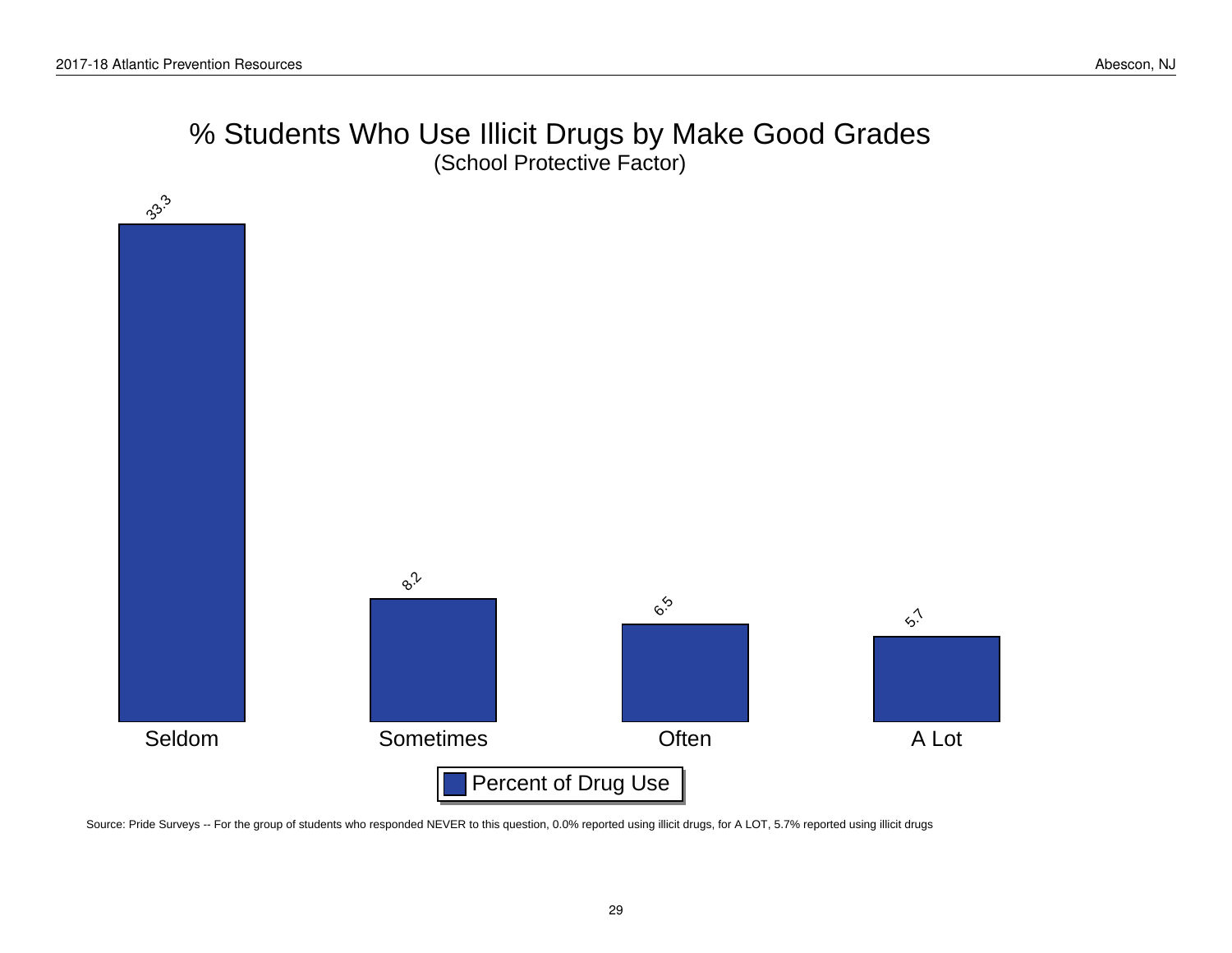% Students Who Use Illicit Drugs by Parents Talk About Dangers of Drugs (Parent Protective Factor)



Source: Pride Surveys -- For the group of students who responded NEVER to this question, 6.8% reported using illicit drugs, for A LOT, 8.1% reported using illicit drugs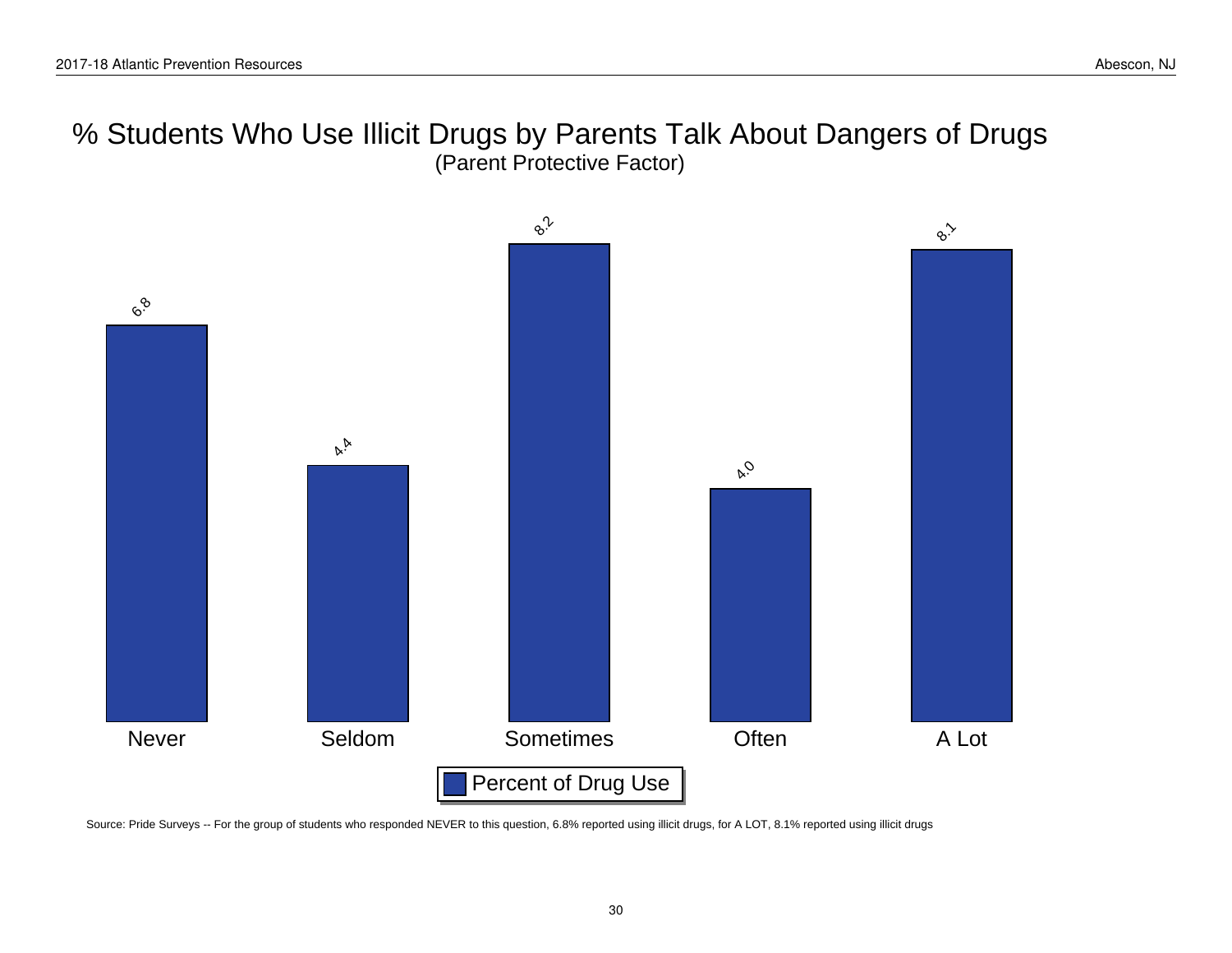## % Students Who Use Illicit Drugs by Parents Set Clear Rules (Parent Protective Factor)



Source: Pride Surveys -- For the group of students who responded NEVER to this question, 0.0% reported using illicit drugs, for A LOT, 5.5% reported using illicit drugs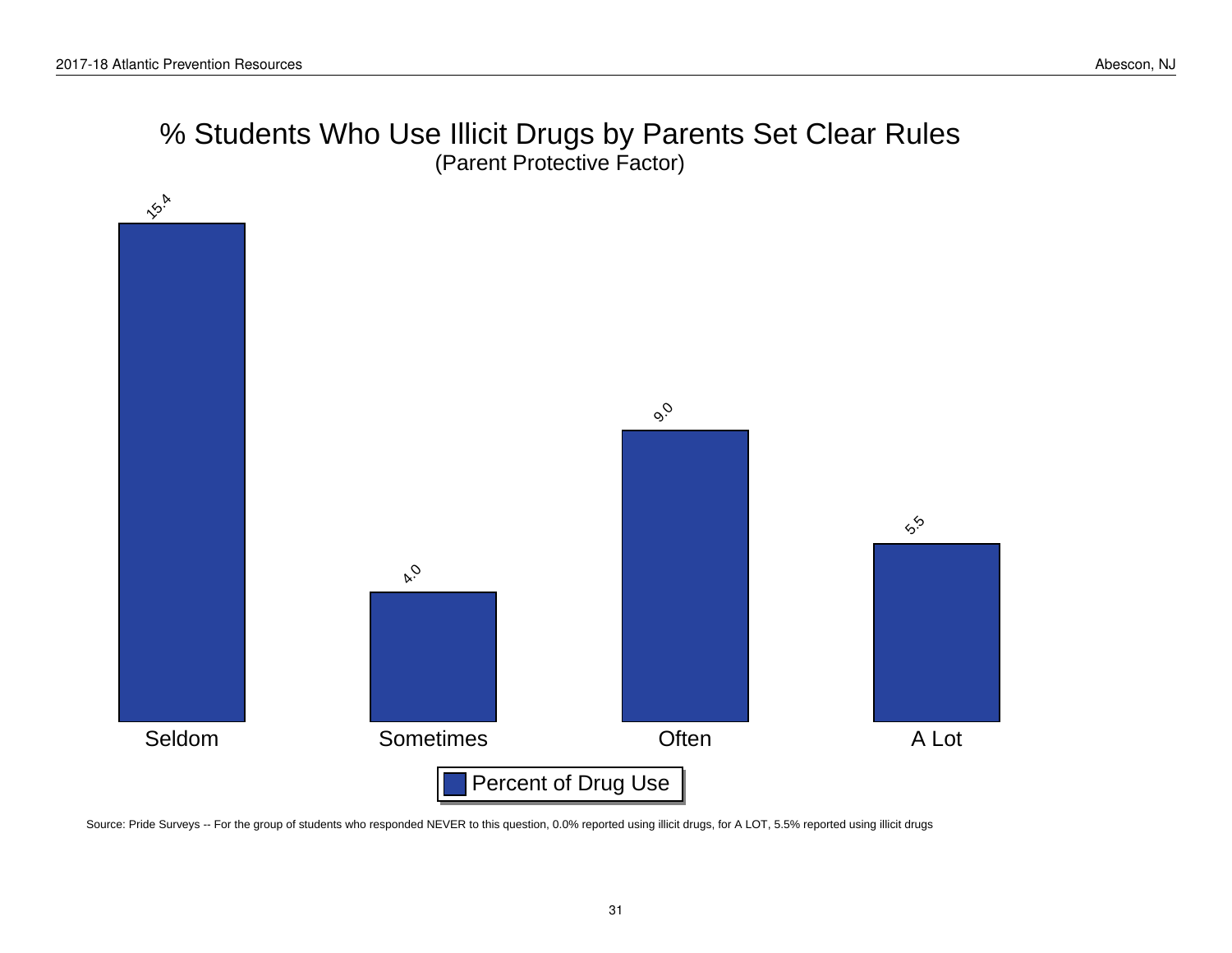## % Students Who Use Illicit Drugs by Attend Church, Synagogue, etc. (Community Protective Factor)



Source: Pride Surveys -- For the group of students who responded NEVER to this question, 7.2% reported using illicit drugs, for A LOT, 8.1% reported using illicit drugs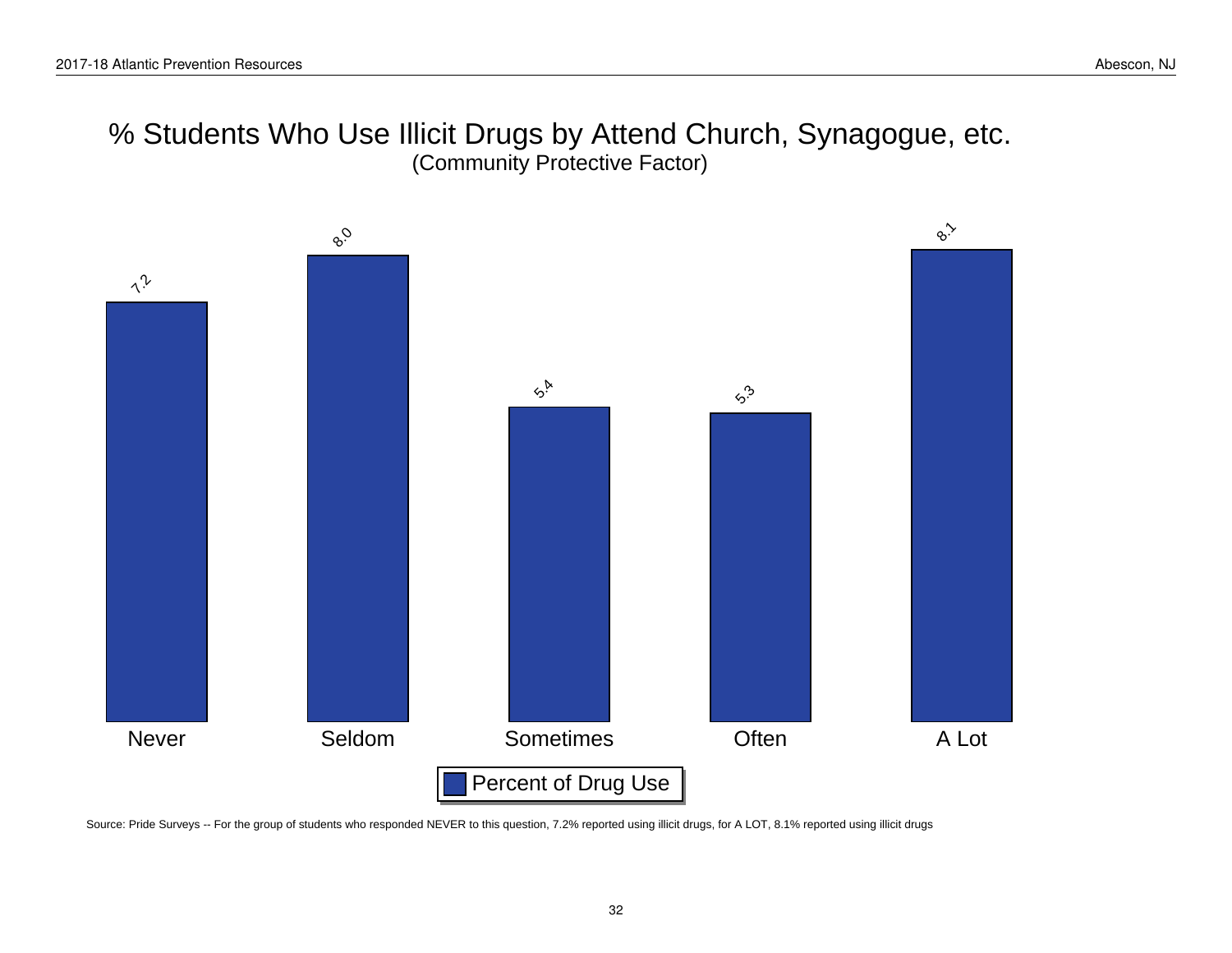## % Students Who Use Illicit Drugs by Take Part in Community Activities (Community Protective Factor)



Source: Pride Surveys -- For the group of students who responded NEVER to this question, 5.1% reported using illicit drugs, for A LOT, 9.0% reported using illicit drugs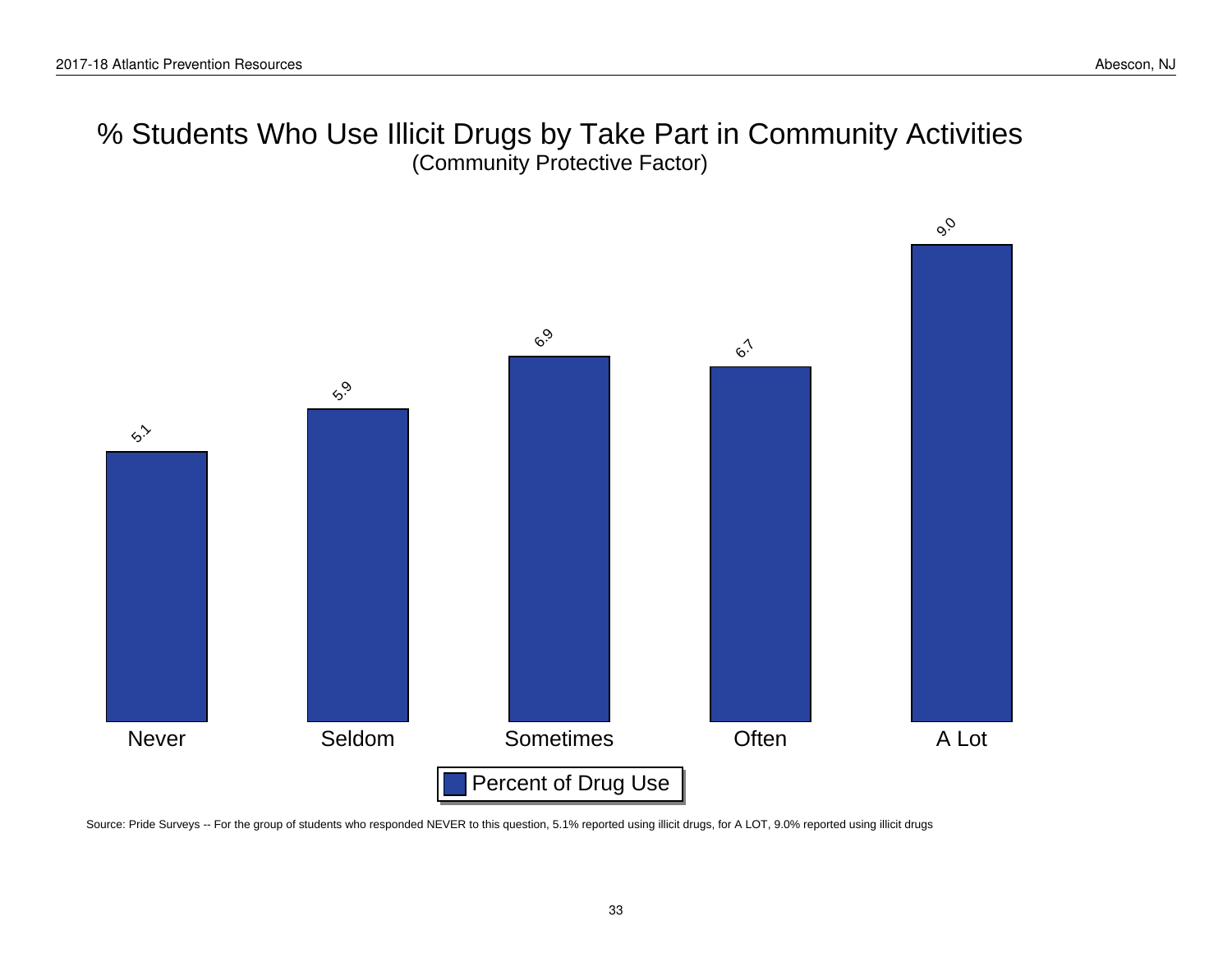### <span id="page-33-0"></span>**13 The Pride Surveys Questionnaire**

Since 1982, the Pride Surveys Questionnaire has been used by schools in all 50 states and several foreign countries to gather data on student tobacco, alcohol and illicit drug use and related behaviors. During the 1990's we added questions on violence to explore the relationship between students who used various drugs and their violence. We now archive more than 8 million completed questionnaires, making the Pride Surveys database on student drug use and violence the largest in the world.

Other Pride Surveys that we hope you will consider for your assessment and evaluation needs are: Faculty and Staff, Parents, Grade 4-6, Risk and Protective Factors, Teaching Environment, Learning Environment and the Parent Engagement. Copies of these questionnaires are available on the Pride Surveys web site

[www.pridesurveys.com](http://www.pridesurveys.com) and can be downloaded or you can call 1-800-279- 6361 and we will send you copies for review.

### <span id="page-33-1"></span>**14 Why Schools Use Pride Surveys**

The following are some of the reasons school systems use Pride Surveys:

**Used by more than 8,000 school systems.** For more than three decades, schools across the nation have used the Pride Survey to identify student levels of drug use, violence, and related behaviors.

**Designated by Federal Law as a measure of illicit drug use by youth.** This law can be reviewed in Congressional Record, October 19, 1998, Page H11228. (see [www.pridesurveys.com\)](http://www.pridesurveys.com)

**40-50 minutes to administer.** School time is an important consideration. The survey can be administered during a portion of only one class period.

**Evaluates most prevention goals and objectives.** Changes in student behavior can be measured over time, allowing an individual school, system, or state to measure most of their goals and objectives.

**Helps write winning grants.** Schools can match their data against the Pride Surveys national database to indicate need for grant monies, or to indicate success in their drug education programs.

**Meets the needs of evaluation required by the U.S. Department of Education as expressed in NCLB legislation – Principles of Effectiveness.** The requirement for information on: past 30 day use, perception of health risk, perception of disapproval of drug use, perception of peer disapproval of drug use and violence by youth in schools and communities. Drug use and these related behaviors are available through the use of the Pride Survey.

Also, the legislation, under the Uniform Management Information and Reporting System (UMIRS) part (C) COMPILATION OF STATISTICS: states the collected data shall include incident reports by school officials, anonymous student surveys, and anonymous teacher surveys.

**Allows multi-year comparisons of your data.** The data is archived for 10 or more years and through our computer software the data can be compared over multiple years of administrations. The multi-year analysis allows a school, system, or state, to track the changes in data over extended periods of time by sex, race, age, grade, and many other variables.

**Data belong to the customer.** Local data will not be released without written permission from the customer (school official). Pride Surveys will use data to build a national sample of data for an annual release to the public. The individual school or state data is not identified in the release.

**Report includes 120+ pages of tables, charts, and reports.** With software developed by Pride Surveys, we create tables, charts and special reports on variables of special concern to schools and administrators. (Ex. One graph shows drug use to occur most often on the weekend when schools are not in session.)